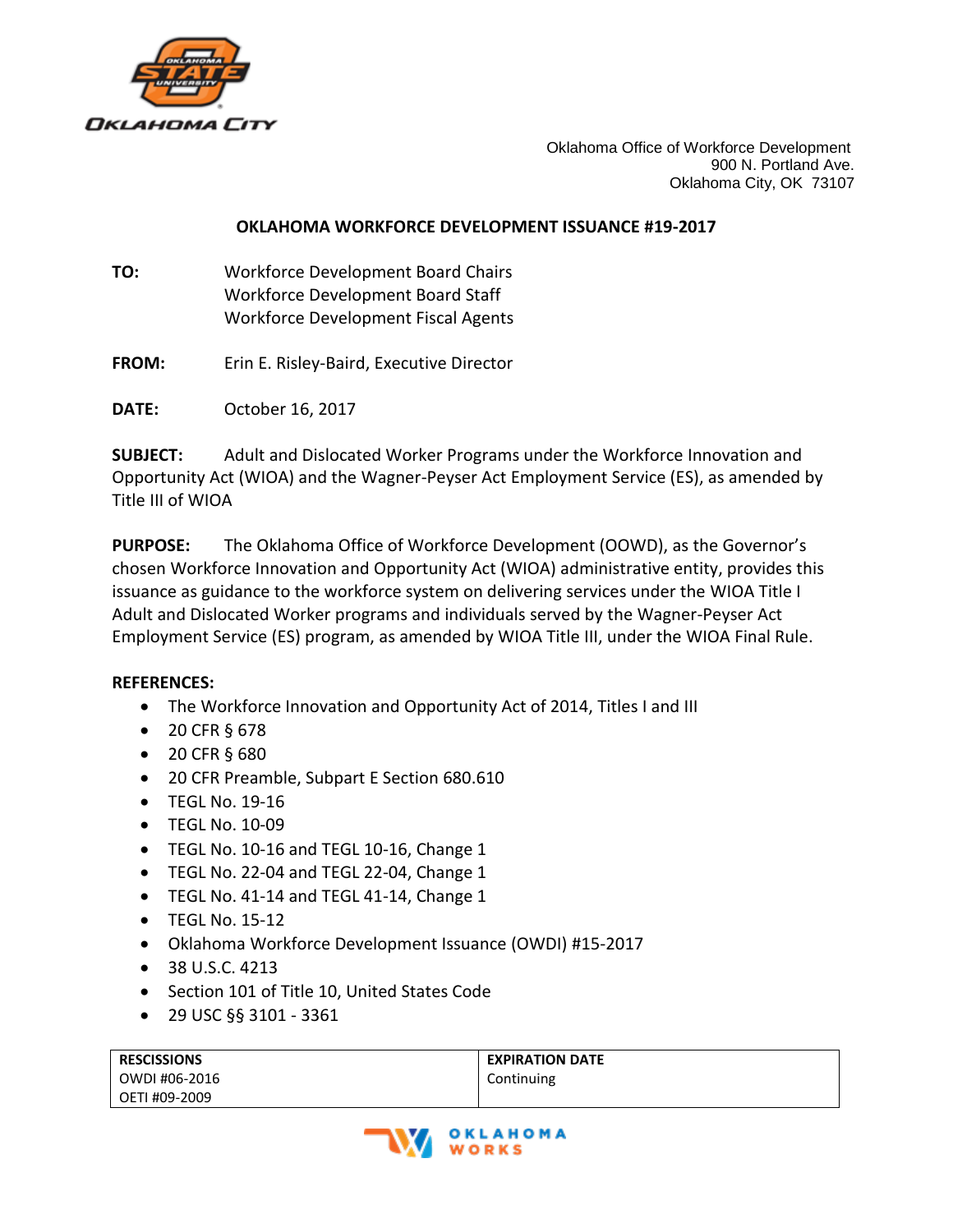**BACKGROUND:** The Workforce Innovation and Opportunity Act (WIOA) provides for a workforce system that is customer centered, accessible to all job seekers, and training that is job-driven. The Adult, Dislocated Worker, and ES programs, as required WIOA partners, provide training and employment services in the American Job Center network, known in Oklahoma as Oklahoma Works One-Stop Centers. Under WIOA, partner programs and entities that are jointly responsible for workforce and economic development, educational, and other human resource programs, collaborate to create a seamless customer-focused network that integrates service delivery across all programs, allowing for easier access to the services Oklahomans need to obtain skills and employment.

**MESSAGE:** This Oklahoma Workforce Development Issuance (OWDI) is intended to provide guidance to the Oklahoma workforce system on providing Adult and Dislocated Worker program services under WIOA Title I, and individuals served by Wagner-Peyser, as amended by WIOA Title III.

Adult means an individual who is age 18 and over.

Dislocated Worker (DLW) means an individual who meets the requirements of one of the following categories:

### Category 1: Recently Dislocated

An individual in this category:

- has been terminated or laid off, or has received a notice of termination or layoff, from employment, including a separation notice from active military service (under other than dishonorable conditions);
- is eligible for or has exhausted entitlement to unemployment compensation; or
- has been employed for a duration sufficient to demonstrate, to the appropriate entity at an Oklahoma Works One-Stop Center as described in WIOA section 121(e), attachment to the workforce, but is not eligible for unemployment compensation due to insufficient earnings or having performed services for an employer that were not covered under a state's Unemployment Insurance (UI) law; and
- is unlikely to return to a previous industry or occupation.

Category 2: Plant Closure or Substantial Layoff

An individual in this category:

- has been laid off, or has received a notice of layoff, from employment as a result of any permanent closure of, or any substantial layoff at, a plant, facility, military installation or enterprise;
- is employed at a facility at which the employer has made a general announcement that such facility will close within 180 days; or
- for purposes of eligibility to receive services other than training services, career services, or supportive services, is employed at a facility at which the employer has made a general announcement that such facility or military installation will close.

Category 3: Loss of Self-Employment Income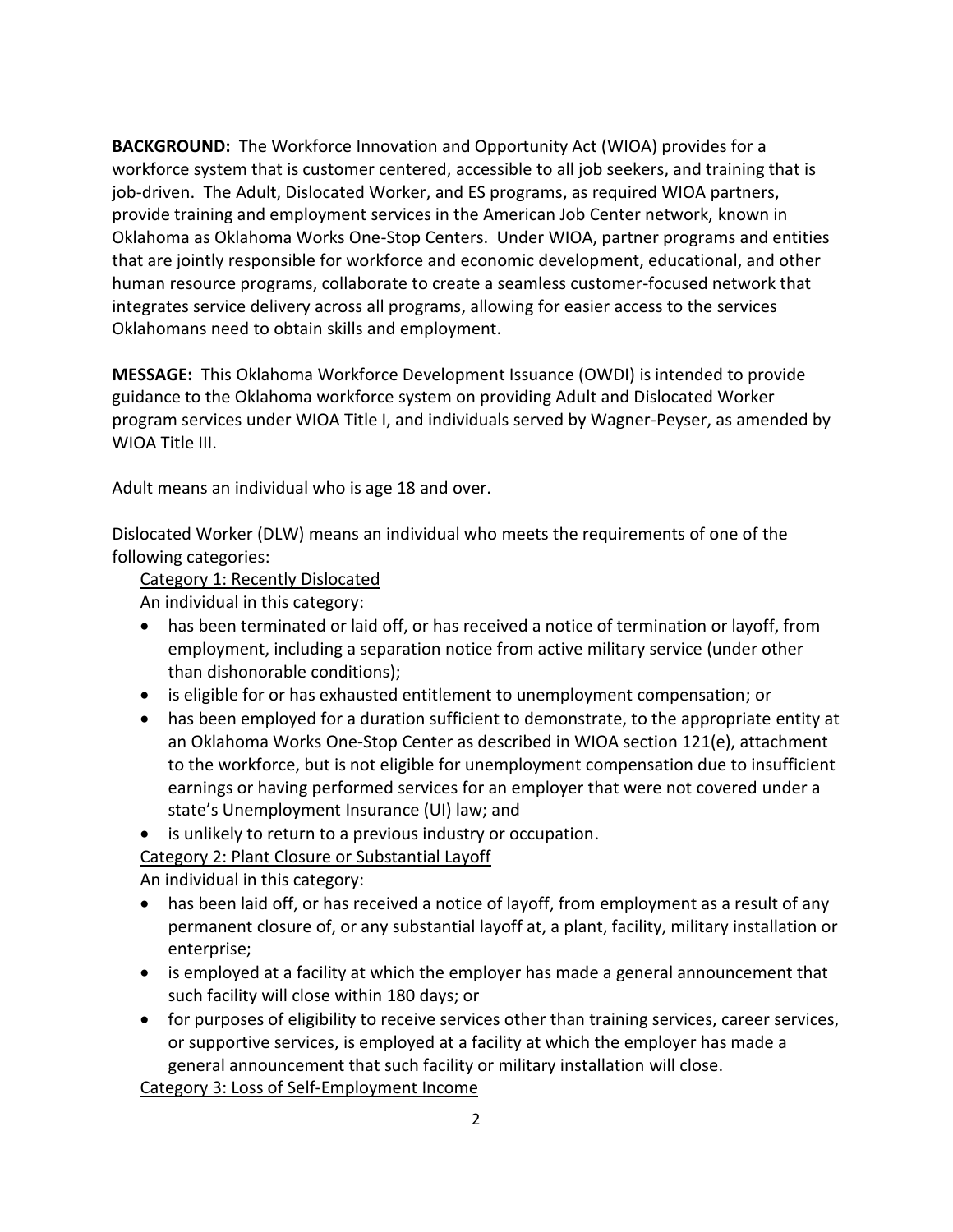An individual in this category:

- was self-employed (including employment as a farmer, a rancher, a fisherman, or an independent contractor or consultant not technically an employee of a firm or agency); and
- is unemployed as a result of general economic conditions in the community in which the individual resides or because of natural disasters.

# Category 4: Displaced Homemakers

An individual in this category:

- is no longer supported by income from a family member; and
- is unemployed or underemployed and experiencing difficulty in obtaining or upgrading employment.

## Category 5: Military Spouses

An individual in this category is the spouse of a member of the Armed Forces on active duty (as defined in section 101(d)(1) of title 10, United States Code) who:

- has experienced a loss of employment as a direct result of relocation to accommodate a permanent change in duty station of such member; or
- who is unemployed or underemployed and experiencing difficulty in obtaining or upgrading employment.

## **Adult and DLW Eligibility and Program Enrollment Procedures**

The enrollment process begins when an individual self-registers in the virtual case management system, known as OKJobMatch. Once the self-registration has been completed, the demographic information entered will generate a potential eligibility determination. Staff must then meet with the applicant to review a snapshot of the information entered. The demographic information must be verified as accurate by the applicant's virtual self-attestation prior to staff entering the program enrollment, as the characteristics in the snapshot will remain unchanged throughout program participation. Additional information needed to determine eligibility must be requested at this time. Appropriate documentation of the information used to qualify the individual as eligible for enrollment in a WIOA program must be uploaded into the participant's virtual case file.

All pending enrollments and eligibility determinations are valid for 30 days only. At the end of 30 days the client is considered ineligible and will require a new eligibility determination. The enrollment date may not be backdated.

Although Adult and Labor Exchange (LE) enrollments do not require supervisory approval, DLW enrollments enter into a pending queue for supervisory approval when entered into OKJobMatch by front-line staff. DLW enrollments must be approved by a supervisor, verifying the client's eligibility including uploaded documentation, self-attestation, and program notes, before there is any expenditure of DLW funds. All DLW enrollments must be approved or denied by a supervisor within 30 days of the enrollment request or the request will be denied by state administrators. At this point eligibility must be re-determined and a new enrollment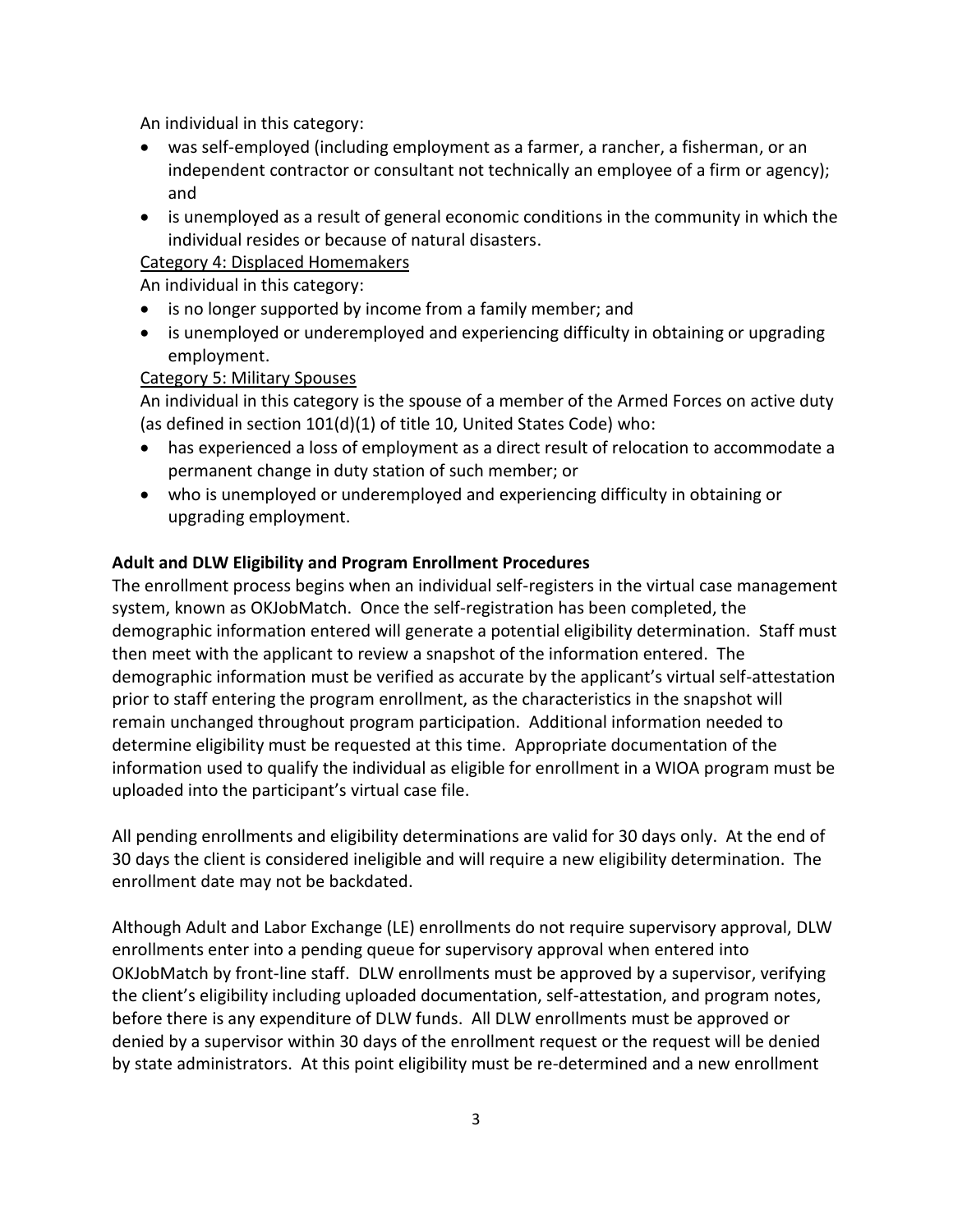completed. If approved within the 30-day window, the enrollment date is the date the enrollment entered into the pending queue.

#### **The Individual Employment Plan**

The Individual Employment Plan (IEP) is an ongoing strategy developed by the participant and the career planner (also referred to locally as case managers or career advisors) to identify the employment goal(s), appropriate achievement objectives, and the appropriate combination of services to achieve the employment success of the individual. When training is necessary to achieve the participant's employment goal(s), the training must be for an in-demand occupation according to the local Workforce Development Board (LWDB) and, with certain exceptions, must be provided by an eligible training provider (ETP), in accordance with current guidance located at [https://oklahomaworks.gov/local-workforce-boards/wioa-policy-center/.](https://oklahomaworks.gov/local-workforce-boards/wioa-policy-center/) An IEP must be developed for each individual determined eligible for Adult or DLW program services. As adults and dislocated workers have diverse needs, each IEP is intended to target the specific needs of the individual for whom it is developed and, therefore, must start with a comprehensive, objective assessment of the individual's needs. At a minimum, an IEP must include an employment goal, documentation of identified needs and barriers, and a signed Client Involvement Statement. Additional goals and services necessary for the attainment and retention of successful employment must be added to the IEP as they are identified.

LWDBs may choose the format of the IEP for their area, provided the plan is easily accessible for both state and local monitoring purposes, and uploaded documentation supporting the IEP is clearly labeled in OKJobMatch. One example of a readily accessible IEP is the virtual IEP located in the Enrollment Details page. The initial IEP in this section requires an entry for each field. It is appropriate, however, to enter "N/A" in fields where detail is not applicable until a future date, for example, Required Supportive Services During Active Participation and Post Employment Needs. Each step of the individual's career pathway must be clearly documented in the IEP as it is developed and as the plan evolves, regardless of the IEP format chosen by the local area. OKJobMatch provides the ability to print the initial virtual IEP, allowing the participant to sign the IEP to acknowledge the plan was jointly developed by the participant and the career planner. When an alternate IEP is utilized by the local area, a signed Client Involvement Statement must be uploaded into OKJobMatch for documentation, and the participant must receive a copy of the IEP.

The IEP must be updated, and the participant's signature obtained, when additional services are required, including those provided through normal case management activities (for example, services provided to remove barriers and additional services deemed necessary for the achievement of the participant's employment goal). Case management is defined as the coordination of services on the behalf of the participant, including services provided by an Oklahoma Works partner or a community based organization. Appropriate documentation of case management activities is essential to ensure provision of the comprehensive services necessary to achieve the participant's career objectives. Documents must be uploaded to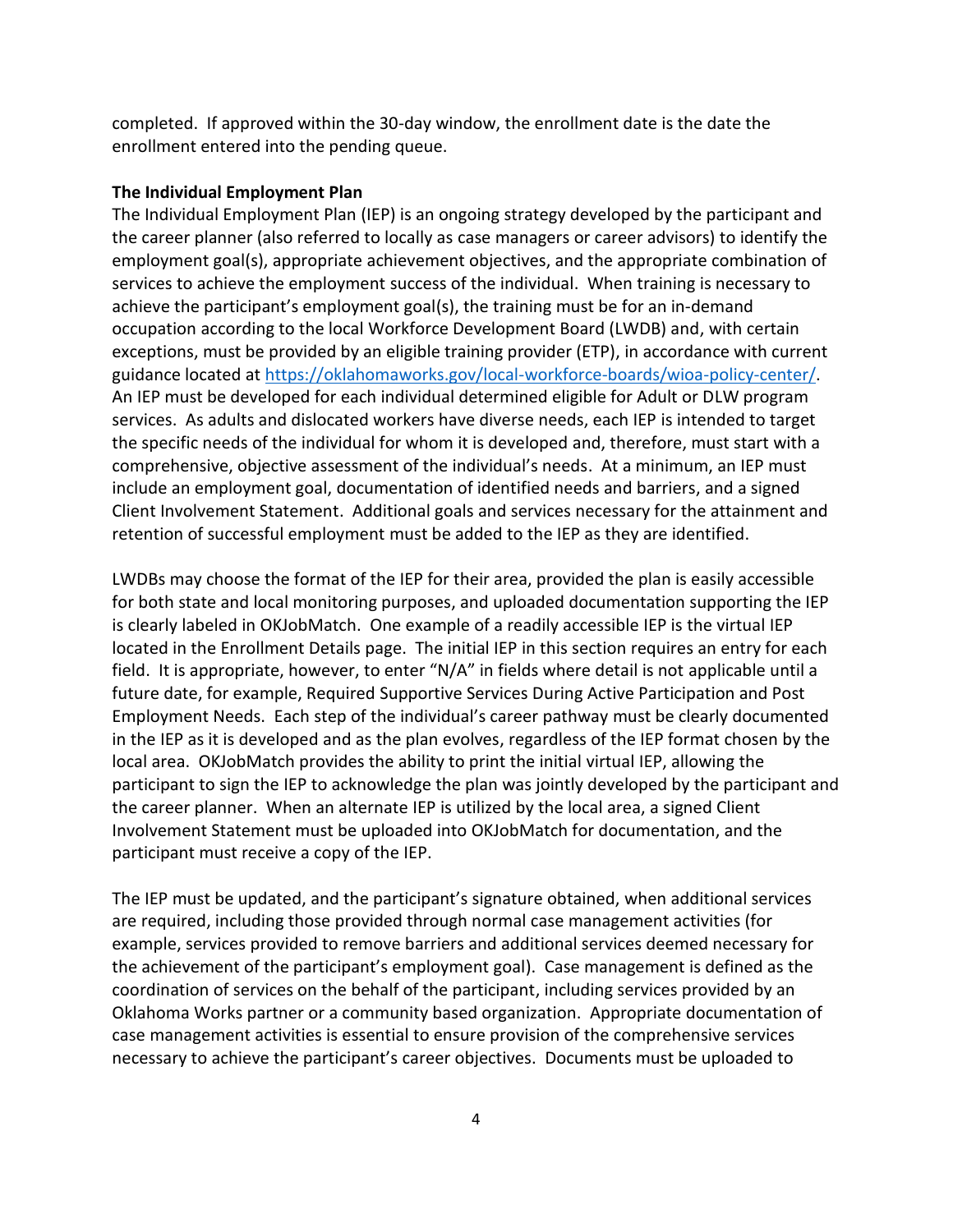OKJobMatch, as necessary, to support changes in the IEP, and the participant must always be given the option to receive a printed copy of the IEP when it is updated.

A detailed, ongoing narrative to track and document case management activities and their related outcomes must be recorded in OKJobMatch in the virtual IEP, or as Client or Program Notes if an alternate IEP is utilized by the local area. A detailed narrative includes:

- Attempts to contact the participant, in accordance local policy, and the result of the attempted contact;
- Steps taken to remove barriers listed in the IEP, including the provision of supportive services;
- The accomplishment of measureable skills gains;
- Training program completion;
- The attainment of employment, including:
	- o Employer name;
	- o Date employment started;
	- o Wage at hire;
	- o Benefits such as insurance and leave; and
	- $\circ$  How employment information was verified (pay stubs, employer contact, etc.);
- The provision of follow up services; and
- All other activities and information pertinent to the achievement of the IEP, as determined by the LWDB.

# **Career Services**

WIOA authorizes career services for adults and dislocated workers, which must be made available in all comprehensive Oklahoma Works One-Stop Centers. WIOA distinguishes three levels of career services: basic career services, individualized career services, and follow-up services, with no sequential requirement for these services. Career services under this approach provide local areas with the flexibility to target services to the needs of the customer, while still allowing for tracking of outcomes for reporting purposes. Career services may be provided in any order, recognizing each individual may not need all types of career services or may need different types of career services at different stages in their career pathway.

**Basic Career Services:** Basic career services are accessible in all Oklahoma Works One-Stop Centers statewide and must be made available to all individuals seeking employment and training services. Basic career services may be provided by both the Adult and DLW programs, as well as through the LE program services provided by the Wagner-Peyser (WP) staff of the Oklahoma Employment Security Commission (OESC). Self-service and Information Only basic career services do not trigger inclusion in participation for title I Adult and DLW programs or for the title III ES program. The most recent Core Performance Measures policy is found at [https://oklahomaworks.gov/local-workforce-boards/wioa-policy-center/.](https://oklahomaworks.gov/local-workforce-boards/wioa-policy-center/)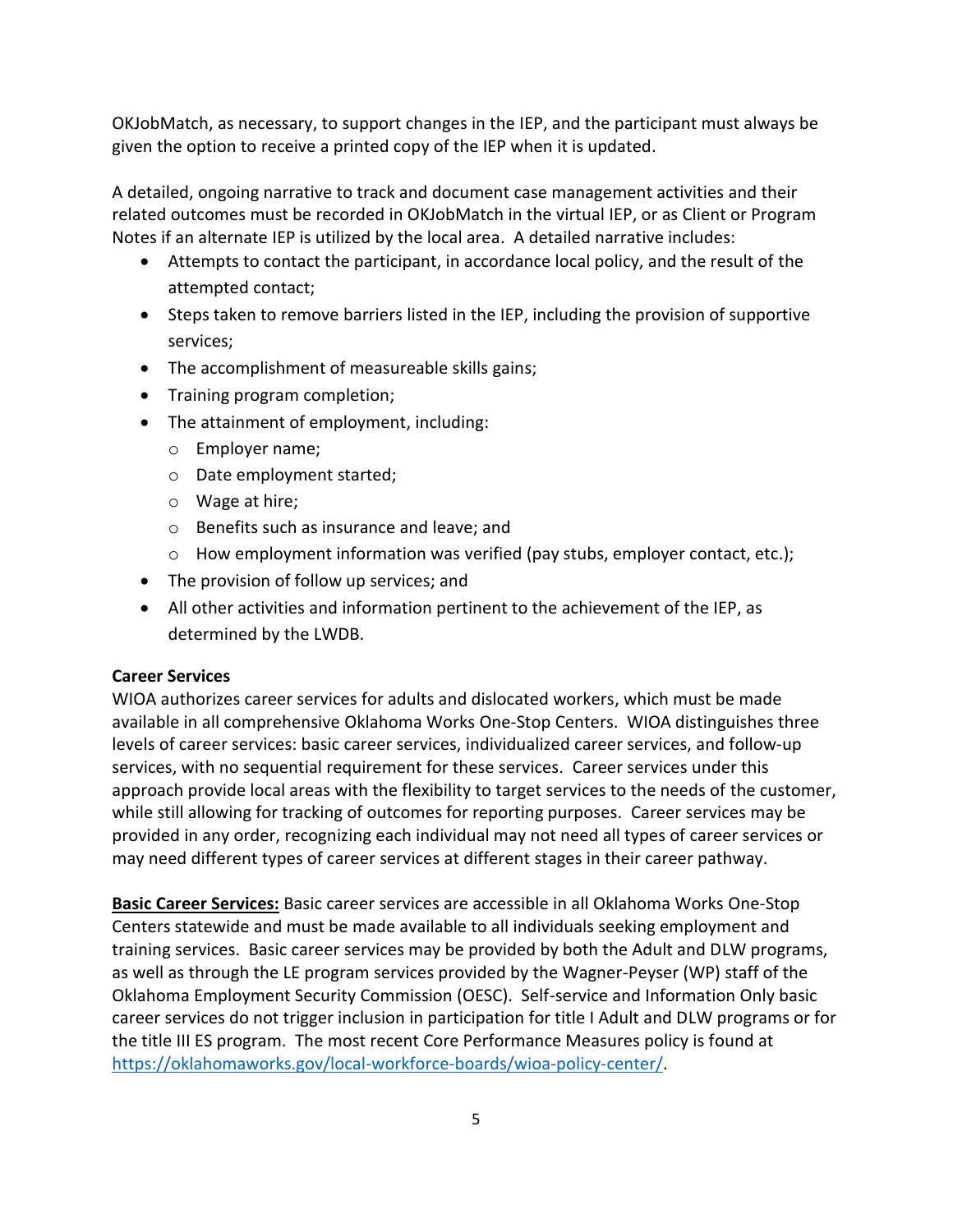**Individualized Career Services:** As with basic career services, individualized career services are available in all Oklahoma Works One-Stop Centers statewide. ES staff and WIOA title I staff may make individualized career services available, particularly for individuals with barriers to employment as defined in WIOA 3(24). Individualized career services are generally more time intensive than basic career services, and are customized to each individual's needs. Receipt of any individualized career service triggers participation and, therefore, performance.

The following services are considered individualized career services:

- comprehensive and specialized assessments of skill levels and service needs, which may include:
	- o diagnostic testing and use of other assessment tools, and
	- $\circ$  in-depth interviewing and evaluation to identify employment barriers and appropriate employment goals;
- development of the IEP;
- group counseling;
- individual counseling;
- career planning;
- short term-prevocational skills (for example, communication skills, interviewing skills, personal maintenance skills and professional conduct);
- internships and work experiences linked to careers;
- transitional jobs;
- workforce preparation activities;
- financial literacy services, such as those described in 29 USC 3164;
- out-of-area job search assistance and relocation assistance; or
- English language acquisition and integrated education and training programs.

If Oklahoma Works staff or partners determine individualized career services are necessary for an individual to obtain or retain employment, these services must be made available to the individual, provided the individual meets the respective program eligibility requirements. Recent assessments, interviews or evaluations completed by workforce partner programs may be used by Oklahoma Works staff to determine if individualized career services are appropriate or necessary for an individual. LWDBs must identify the assessments used to determine eligibility for WIOA services, and ensure eligibility determination procedures are consistent with this issuance and local policies. The provision of individualized career services must be based on the employment needs of the individual as determined jointly by the individual and the career planner, and must be documented in the IEP.

ES staff members also have specific obligations in serving unemployment insurance (UI) claimants and carrying out components of the State's UI program, which include: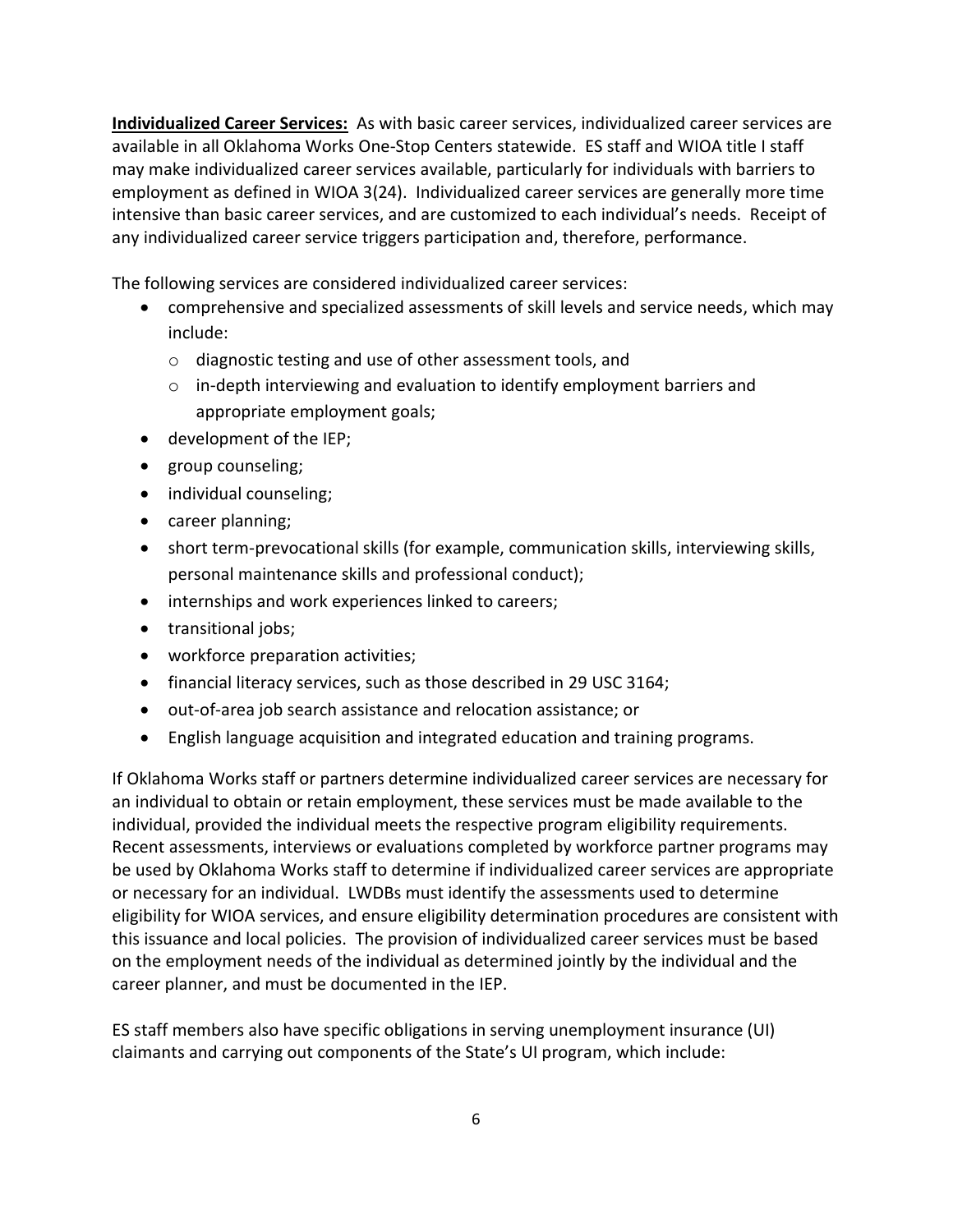- Coordination of basic career services, particularly LE services;
- Targeting UI claimants for job search assistance and referrals to employment;
- Administering UI work test requirements, including obtaining and documenting relevant information for eligibility assessments and providing job search assistance and referrals to employment;
- Provision of referrals to UI claimants for training and education resources and programs, including but not limited to Pell Grants, GI Bill, Post 9/11 Veterans Educational Assistance, WIOA, higher education assistance, and Vocational Rehabilitation;
- Provision of application assistance to UI claimants for training and education resources and programs, including but not limited to Pell Grants, GI Bill, Post 9/11 Veterans Educational Assistance, WIOA, higher education assistance, and Vocational Rehabilitation;
- Outreach, intake (including identification through the State's Worker Profiling and Reemployment Services system of UI claimants likely to exhaust benefits and related programs, such as the Reemployment Services and Eligibility Assessment program), and orientation to information and other services available through the American Job Center network;
- Provision of information and assistance regarding filing claims under UI programs, including meaningful assistance to individuals (including individuals with language or other program access barriers) seeking assistance in filing a claim.
	- o Meaningful assistance means providing assistance:
		- In the Oklahoma Works One-Stop Center(s), using staff who are well trained in UI claims filing activities, the rights and responsibilities of claimants, and information necessary to file a claim, or
		- By direct linkage: via phone or other technology, such as live web chat and video conference, as long as the assistance is provided by appropriately trained and available staff and within a reasonable time;
	- o Technology-based approaches to providing meaningful assistance must ensure Oklahoma Works One-Stop Center customers have access to appropriately trained staff within a reasonable time. The referral of Oklahoma Works One-Stop Center customers to the OESC self-service website or public phone line where an individual is placed into a queue with all other UI claimants is not meaningful assistance;
	- $\circ$  The cost associated in providing meaningful assistance may be paid for by OESC's UI administrative funding, the WIOA Adult or DLW programs, the ES program, or some combination of these funding sources.
	- $\circ$  OESC provides training to staff statewide ensuring they can answer basic questions about an individual's claim. In addition, the online filing system (ONICv2) allows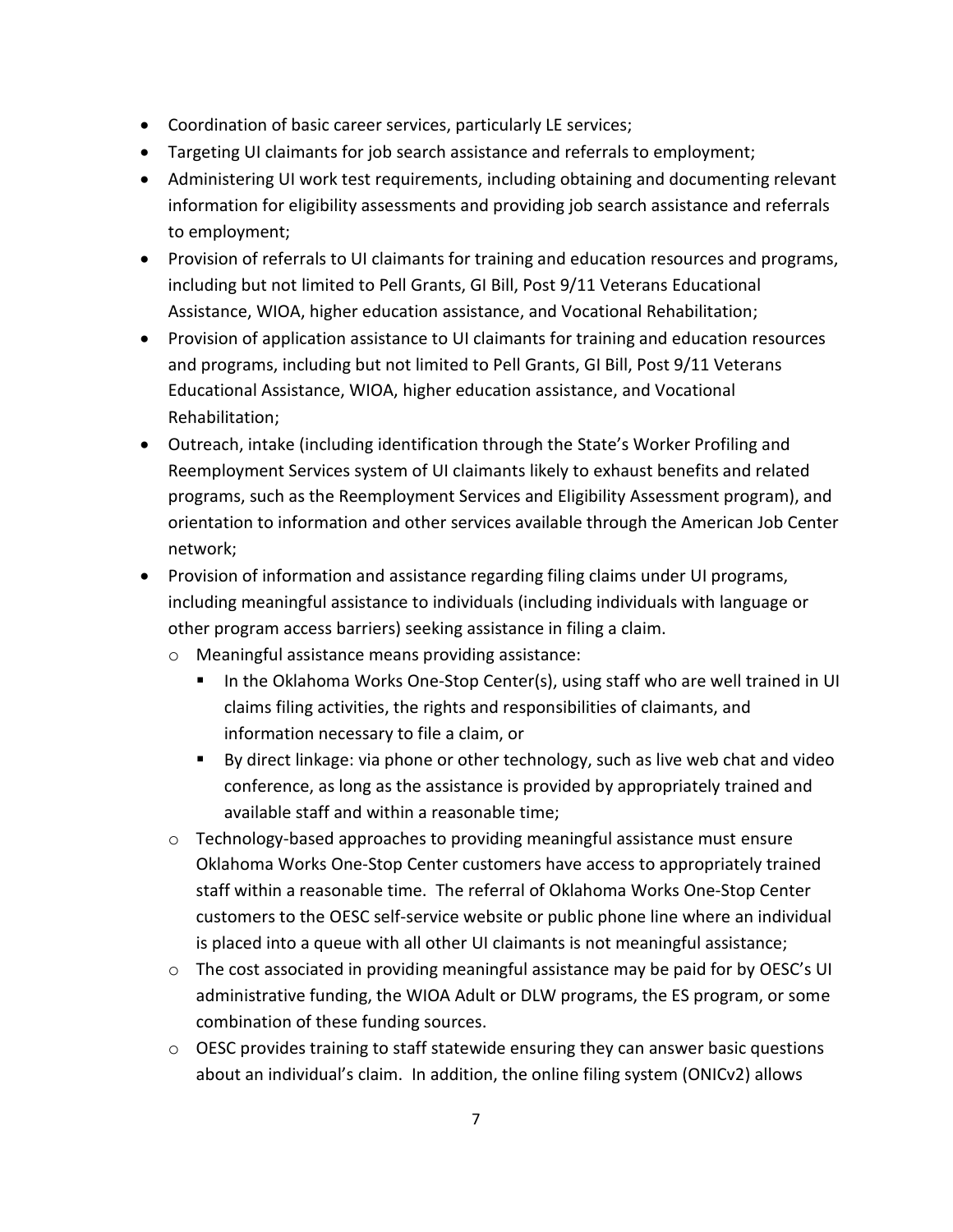individuals easily accessible self-service options such as PIN reset, claim balance and payment detail, ability to view fraud or claimant error overpayments, appeals filing, multiple browser compatibility, print or mail 1099, and ability to view non-monetary determinations. Claimants can access these options anywhere there is internet, but specifically at the local office where staff will assist them in navigating the site and also answer questions about the claims process.

**Follow-up Services:** Follow-up services must be provided for no less than 12 months after the first day of employment for Adult and DLW participants who are placed in unsubsidized employment. Local areas must establish policies to define what are considered to be appropriate follow-up services, as well as when to provide follow-up services to participants. Work place counseling (i.e., strategies for retaining employment) is an example of an appropriate follow-up service. Follow-up services occur after program exit and do not change, delay, or extend the exit date (TEGL No. 10-16).

### **Training Services for Adults and Dislocated Workers**

Training services are critical to the employment success of many adults and dislocated workers. Oklahoma Works One-Stop Center staff may determine training is appropriate regardless of whether an individual has received basic or individualized career services first. The receipt of any training service triggers inclusion in participation for performance reporting purposes.

Types of training services that may be provided include:

- (1) Occupational skills training, including training for nontraditional employment;
- (2) On-the-job training;
- (3) Incumbent worker training;
- (4) Programs that combine workplace training with related instruction, which may include cooperative education programs;
- (5) Training programs operated by the private sector;
- (6) Skill upgrading and retraining;
- (7) Entrepreneurial training;
- (8) Transitional jobs in accordance with WIOA 134(d)(5);
- (9) Job readiness training provided in combination with the training services described in any of clauses (1) through (8), above;
- (10) Adult education and literacy activities, including activities of English Language acquisition and integrated education and training programs, provided concurrently or in combination with services provided in any of clauses (1) though (7); and
- (11) Customized training conducted with a commitment by an employer or group of employers to employ an individual upon successful completion of the training.

As with the provision of career services, Oklahoma Works One-Stop Centers must use, when available, previous assessments or evaluations that have been conducted by another education or training partner, when making training determinations, thus reducing duplication and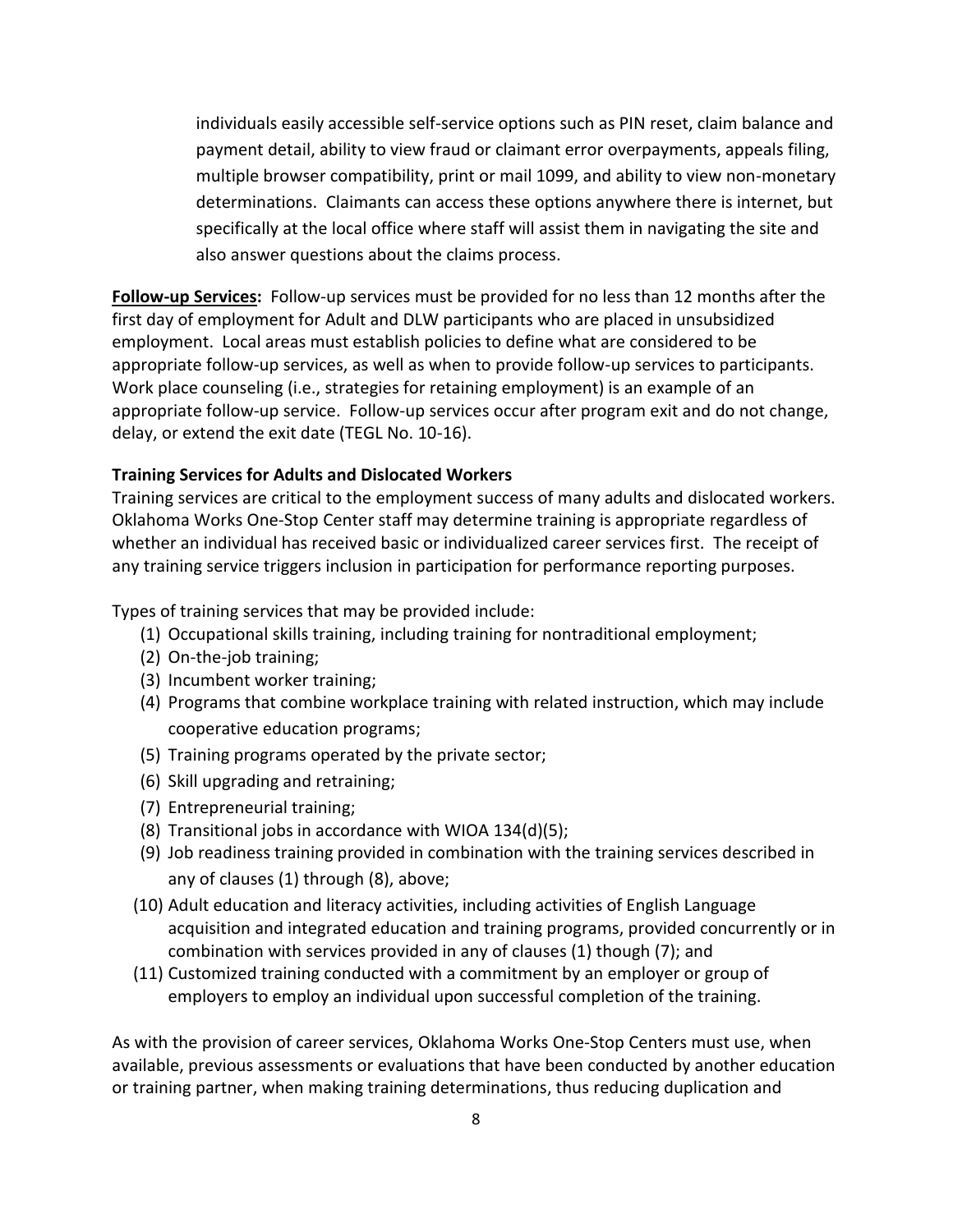developing enhanced alignment across partner programs. A recent assessment completed by a workforce partner program may be used to determine academic levels, skill levels, and service needs. All assessment scores must be entered in the appropriate enrollment section of OKJobMatch (Adult or DLW) for reporting purposes.

Under WIOA, training services may be made available to adults and dislocated workers who:

- After an interview, evaluation, or assessment and career planning activities by an Oklahoma Works One-Stop Center staff or partner, are determined:
	- $\circ$  Unlikely or unable to obtain or retain employment that leads to economic selfsufficiency or wages comparable to or higher than wages from previous employment, through career services alone;
	- $\circ$  In need of training services to obtain or retain employment that leads to economic self-sufficiency or wages comparable to or higher than wages from previous employment; and
	- $\circ$  Have the skills and qualifications to successfully participate in the selected program of training services;
- Select a program of training services directly linked to the employment opportunities in the local area or the planning region, or in another area to which the individual is willing to commute or relocate;
- Are unable to obtain other grant assistance for such services, including State-funded training funds, Trade Adjustment Assistance (TAA), or Federal Pell Grants, or require assistance beyond that available through other workforce partners, educational entities or other grant assistance programs, including Federal Pell Grants. LWDBs and service providers must ensure the coordination of funds available to pay for training, taking into consideration the following:
	- $\circ$  The full cost of participation in training services may be taken into consideration, including the cost of support services and other appropriate costs related to training program attendance, as defined by the LWDB;
	- o Training services may be provided to an individual while an application for a Pell Grant is pending. If the individual is subsequently awarded a Pell Grant, the training provider must reimburse the local area the WIOA funds used to underwrite the training for the amount the Pell Grant covers, including any education fees the training provider charged to attend training, from the Pell Grant award. Reimbursement is not required from the portion of the Pell Grant disbursed to the WIOA participant for education-related expenses, per 20 CFR § 680.230;
	- o VA benefits for education and training services do not constitute "other grant assistance" under WIOA's eligibility requirements. Therefore, eligibility for VA benefits for education or training do not preclude a veteran or the veteran's eligible spouse from receiving WIOA funded services, including training funds. WIOA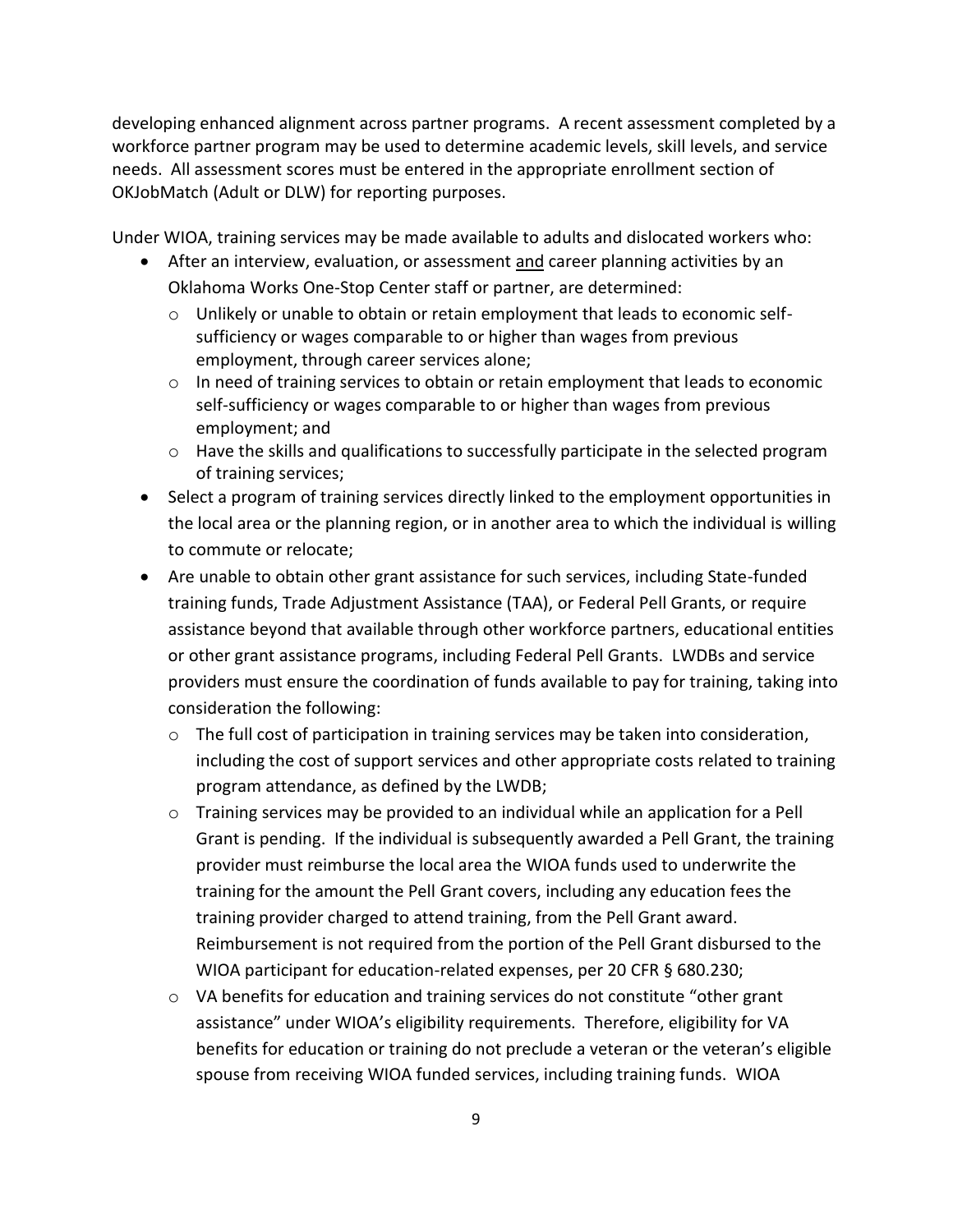program operators may not require veterans or spouses of veterans to exhaust their entitlement to VA funded training benefits prior to allowing them to enroll in WIOA funded training;

- $\circ$  Individuals who are members of a group covered under a petition filed for TAA and are awaiting a determination may be co-enrolled in Adult and/or DLW programs. If the TAA petition is certified, the worker will transition to TAA approved training. If the petition is denied, the worker will continue training under WIOA; and
- For training services provided through the Adult funding stream, are determined eligible in accordance with the Adult Priority of Service as described in in this issuance and per local policy.

**Individual Training Accounts (ITAs)** are the primary method to be used for procuring training services under WIOA. An ITA is a payment agreement with an eligible training provider (ETP), established on behalf of an Adult or DLW program participant. Training services must be linked to in-demand occupations and must be provided in a manner that maximizes the individual's choice in the selection of a training provider. To accomplish this, each LWDB must make available an Eligible Training Provider List (ETPL) as described in current guidance at [https://oklahomaworks.gov/local-workforce-boards/wioa-policy-center/.](https://oklahomaworks.gov/local-workforce-boards/wioa-policy-center/) Through consultation with the WIOA career planner, including discussion of program quality and ETP performance information, the program participant is able to make an informed choice when selecting a training provider and program. Each LWDB and/or service provider must, to the extent possible, coordinate funding for ITAs with funding from other Federal, State, local or private job training programs or sources to assist an individual in obtaining training services.

Once an individual has been determined eligible for training services and selects, in consultation with appropriate Oklahoma Works staff, an eligible training provider and program from the ETPL, a referral is made to the training provider and arrangements for payment of the training services are made through an ITA.

LWDBs may take into account the full cost of participating in training services, including supportive services and other appropriate costs related to attendance in a training program, as defined by local policy, when determining an eligible individual's "unmet need". Unmet need is defined as the cost of training not covered by grant assistance, educational entities, foundations or other workforce partners.

All assistance provided to individuals for education or training purposes, including assistance from other workforce partners, educational entities or other grant assistance, must be documented in the Universal Information section of OKJobMatch under Partner Provided Services, and in the IEP. The Coordination of Training Funds (CoTF) form must also include all assistance provided, with the exception of loans and VA benefits for education and training. The completed CoTF (or comparable, institution approved or validated documentation of the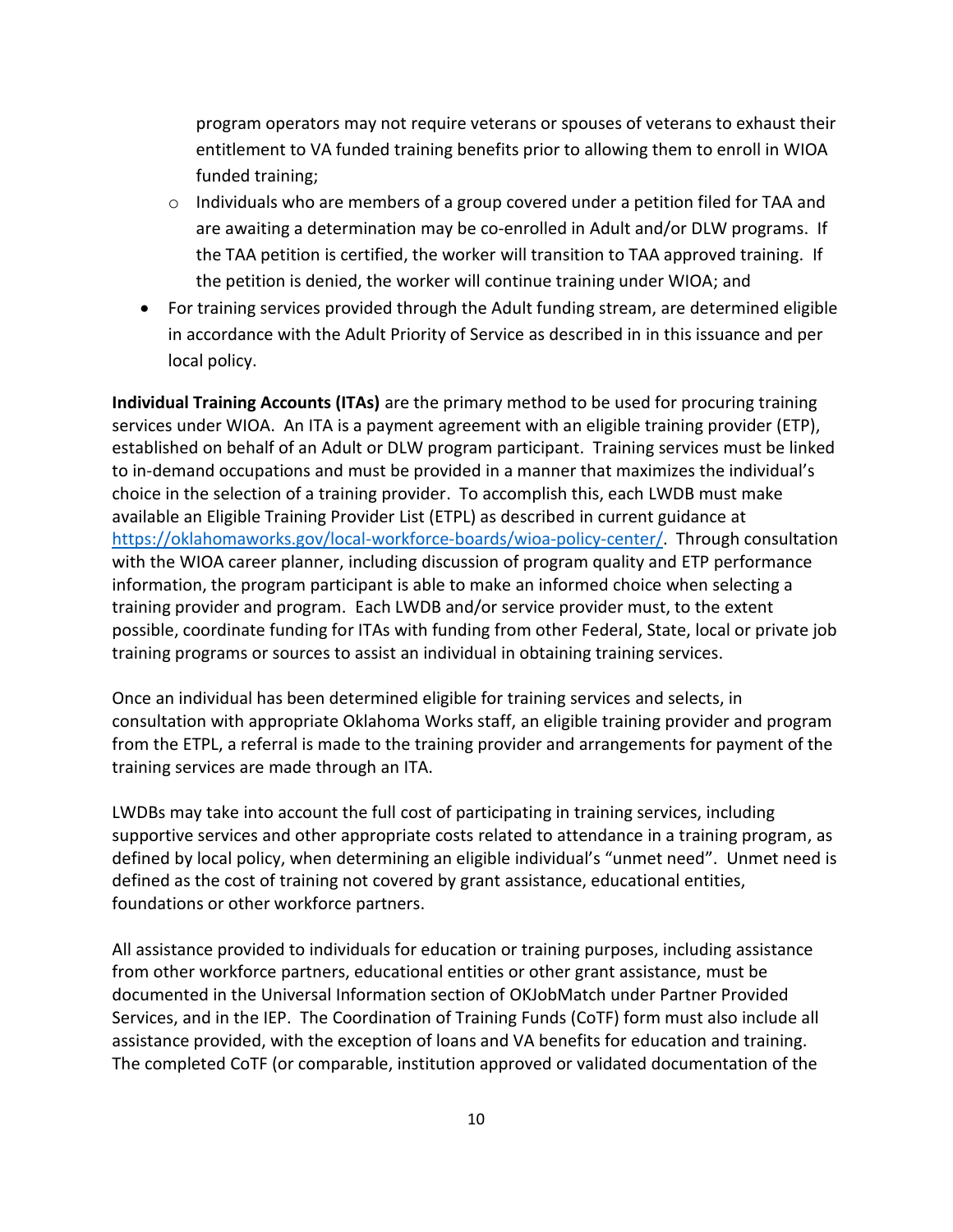training period covered, the cost of training attendance broken down by cost category, and coordination of training funds) must be uploaded to OKJobMatch.

An ITA issuance date and amount must be documented in the Educational Grants section of OKJobMatch in the applicable program enrollment. If the participant receives any grant or financial aid such as a Pell or other Federal grant, state aid, institutional aid, or employerfunded financial aid, it must be documented in the Educational Grants section as well.

Example ITA Agreement, ITA Voucher, and CoTF forms are included as attachments to this issuance. These forms may be modified by the local areas, provided the local forms include, at a minimum, all information provided in the examples.

**Training Contracts.** Although ITAs are the primary method to be used for procuring training services, in certain circumstances a contract for training services may be developed instead of an ITA. Contracts for services may be used instead of ITAs when at least one of the circumstances below applies, and if the local area has fulfilled the consumer choice requirements of 20 CFR § 680.340. The contract exceptions to an ITA are:

- When the services provided are on-the-job training (OJT), customized training, incumbent worker training or transitional jobs;
- When the LWDB determines there are an insufficient number of eligible training providers in the local area to accomplish the purpose of a system of ITAs. The determination process must include a public comment period for interested providers of at least 30 days, and be described in the Local Plan;
- When the LWDB determines there is a training services program of demonstrated effectiveness offered in the area by a community-based organization or another private organization to serve individuals with barriers to employment. The LWDB must develop criteria to be used in determining demonstrated effectiveness, particularly as it applies to the individuals to be served and their particular barriers to employment. The criteria may include:
	- o Financial stability of the organization;
	- o Demonstrated performance in the delivery of services to individuals with barriers to employment through such means as:
		- program completion rates;
		- **EXTER** attainment of skills, certificates or degrees the program is designed to provide;
		- **P** placement after training in unsubsidized employment; and
		- **F** retention in employment; and
	- $\circ$  How the specific program relates to the workforce development needs identified in the local plan;
- When the LWDB determines it would be appropriate to contract with an institution of higher education or other provider of training services to facilitate the training of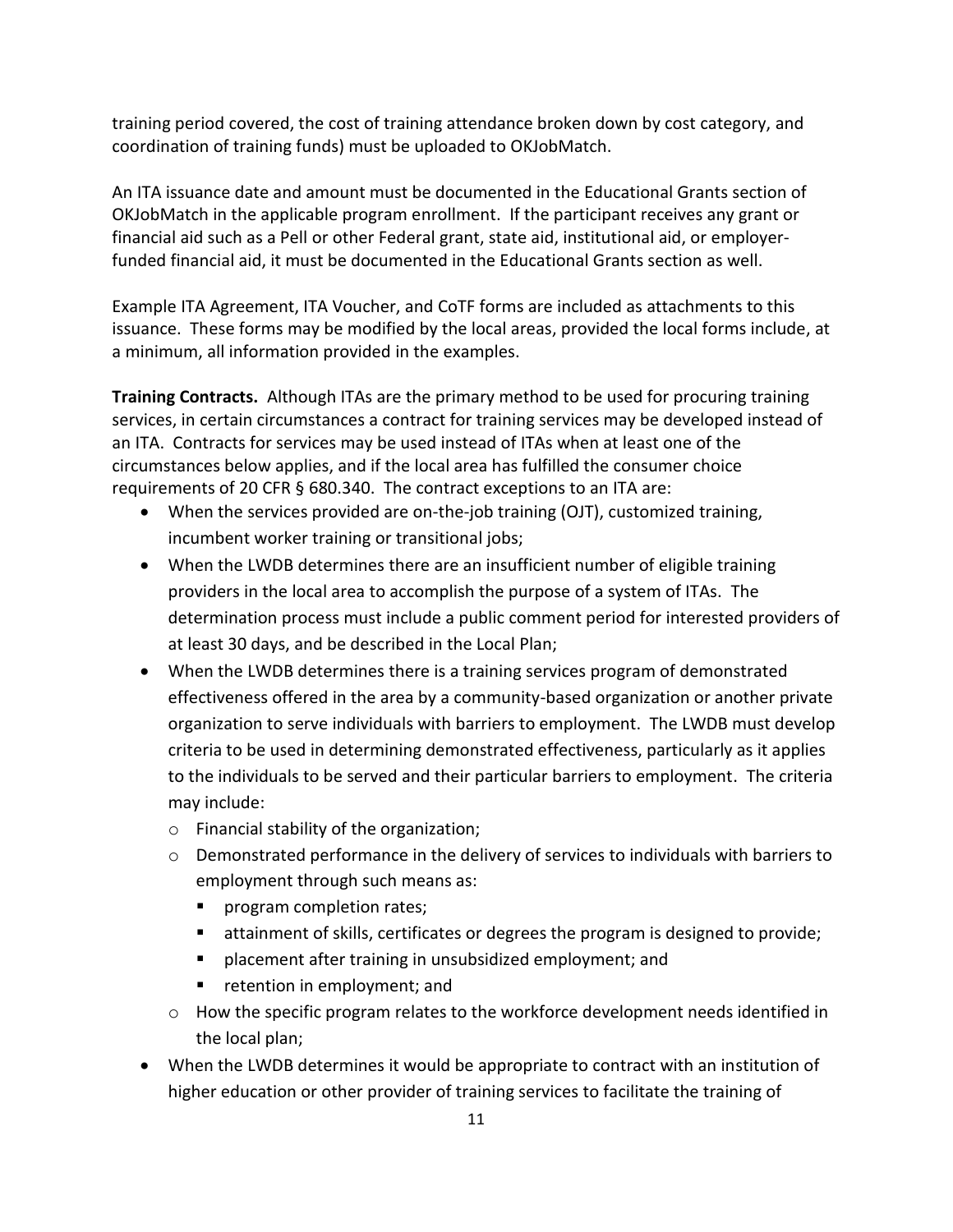multiple individuals in in-demand industry sectors or occupations, provided the contract does not limit consumer choice; and

 When the LWDB is considering entering into a Pay-for-Performance contract and the LWDB ensures the contract is consistent with 20 CFR § 683.500 and § 683.510.

In addition to the contract exceptions to an ITA, a LWDB may determine that a combination of ITAs and contracts is an effective approach for placement into programs such as Registered Apprenticeship (RA) and other work-based training.

# **Priority Populations under WIOA**

Across all titles, WIOA focuses on serving individuals with barriers to employment and seeks to ensure access to quality services for these populations. Priority and special populations for the Adult and DLW programs are addressed at 20 CFR §§ 680.600 through .660.

The term "individual with a barrier to employment" means a member of one or more of the following populations:

- Displaced homemakers;
- Low-income individuals;
- Indians, Alaska Natives, and Native Hawaiians;
- Individuals with disabilities, including youth who are individuals with disabilities (as defined in sec. 3 of the Americans with Disabilities Act of 1990 (42 USC 12102) and individuals who are in receipt of Social Security Disability Insurance);
- Older individuals (age 55 and older);
- Ex-offenders:
- Homeless individuals (as defined in section 41403(6) of the Violence Against Women Act of 1994 (42 U.S.C. 14043e-2(6))), or homeless children and youths (as defined in section 725(2) of the McKinney-Vento Homeless Assistance Act (42 U.S.C. 11434a(2)));
- Youth who are in or have aged out of the foster care system;
- Individuals who are:
	- o English language learners (29 USC 3272(7));
	- $\circ$  Individuals who have low levels of literacy (for example, an individual who is unable to compute or solve programs, or read, write, or speak English at a level necessary to function on the job, or in the individual's family, or in society); and
	- o Individuals facing substantial cultural barriers;
- **Eligible migrant and seasonal farmworkers (as defined in WIOA 167(i)(1-3);**
- Individuals within two years of exhausting lifetime TANF eligibility;
- Single parents (including single pregnant women); and
- Long-term unemployed individuals (unemployed for 27 or more consecutive weeks).

# **The Statutory Priority for Adult Funds**

Section 134(c)(3)(E) of WIOA establishes a priority requirement with respect to funds allocated to a local area for adult employment and training activities. When using WIOA Adult funds to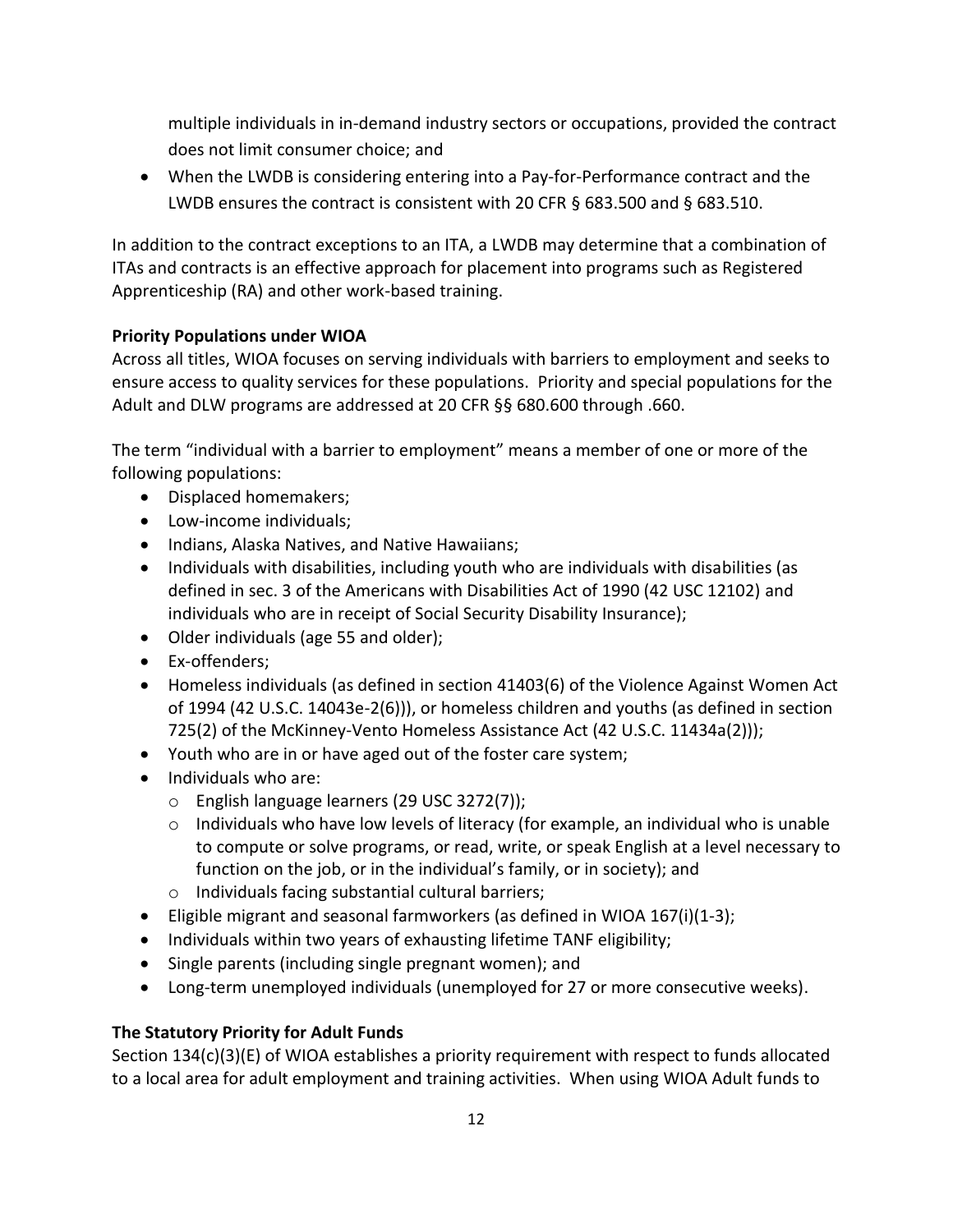provide individualized career services and/or training services, Oklahoma Works One-Stop Center staff must give priority to public assistance recipients, other low income individuals (as defined in WIOA section 3(36)), and individuals who are basic skills deficient (as defined in WIOA 3(5)). English language learners meet the criteria for "basic skills deficient" and must be included in the priority populations for the title I Adult program. Under WIOA, priority of service must be implemented regardless of the level of funds available to provide services in the local area.

The priority established in the previous paragraph does not necessarily mean that these services may only be provided to recipients of public assistance, other low-income individuals, and individuals who are basic skills deficient. Local areas must establish written policies and procedures to ensure priority for the populations described in the paragraph above, for participants served in the WIOA Adult program. As part of regular monitoring and oversight responsibilities, OOWD staff is required to ensure all local areas have developed and implemented such policies, and that the policies demonstrate how priority of service is tracked for the groups. Additionally, local policies must include how self-sufficiency is determined, for the purpose of serving underemployed adults who fall into the priority categories. LWDBs may find the most recent State guidance on self-sufficiency standards at [https://oklahomaworks.gov/local-workforce-boards/wioa-policy-center/.](https://oklahomaworks.gov/local-workforce-boards/wioa-policy-center/)

Under WIOA, there is no exclusion of payments for unemployment compensation, child support payments, and old-age survivors' insurance benefits from the income calculations for determining if an individual is low-income. These exclusions, which were previously provided under WIA sec. 101(25), no longer apply.

#### **Veterans and Adult Priority**

Veterans and eligible spouses continue to receive priority of service for all DOL-funded employment training programs, which include WIOA programs. As for the DLW program, the only priority of service is the veteran's priority of service. A veteran must, however, meet each program's eligibility criteria to receive services under the respective employment and training program. For income-based eligibility determinations and for determining priority of service, military pay or allowances paid while on active duty or paid by the Department of Veterans Affairs (VA) for vocational rehabilitation, disability payments, or related VA-funded programs are not to be considered as income, in accordance with 38 U.S.C. 4213 and 20 CFR § 683.230.

When past income is an eligibility determinant for any Federal employment or training program, including the title I Adult and DLW programs, any amounts received as military pay or allowances by any person who served on active duty and certain other specified benefits, must be disregarded in making an eligibility determination. This applies to the veteran and to other individuals for whom those amounts would normally be applied, e.g., the military spouse. Military earnings are not to be included when calculating income for veterans or transitioning service members for priority of service, in accordance with 38 U.S.C. 4213.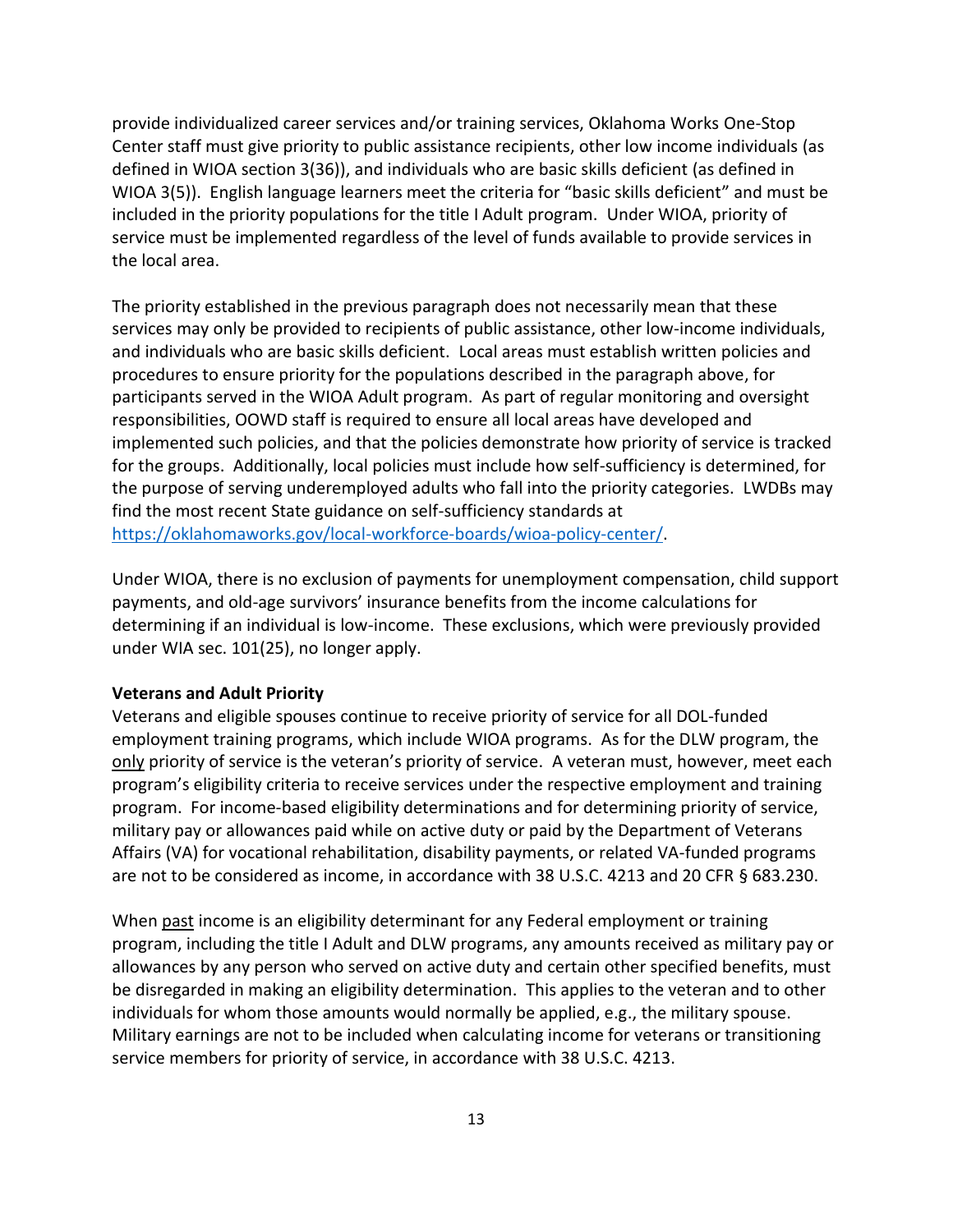To further clarify, VA benefits for education and training services do not constitute "other grant assistance" under WIOA's eligibility requirements. Therefore, eligibility for VA benefits for education or training services do not preclude a veteran or the veteran's eligible spouse from receiving WIOA funded services, including training funds. Similarly, WIOA program operators may not require veterans or spouses to exhaust their entitlement to VA funded training benefits prior to allowing them to enroll in WIOA funded training.

Due to the statutorily required priority for Adult funds, priority must be provided in the following order:

- First, to veterans and eligible spouses who are also included in the groups given statutory priority for WIOA Adult formula funding. This means that veterans and eligible spouses who are also recipients of public assistance, other low-income individuals, or individuals who are basic skills deficient receive first priority for services provided with WIOA Adult formula funds for individualized career services and training services.
- Second, to non-covered persons (i.e., individuals who are not veterans or eligible spouses) who are included in the groups given priority for WIOA Adult formula funds.
- Third, to veterans and eligible spouses who are not included in WIOA's priority groups.
- Fourth, to priority populations established by the LWDB (for example, for non-covered persons who are not included in groups given priority for WIOA Adult formula funds, such as persons living within a designated Promise Zone).
- Last, to non-covered persons outside the groups given priority under WIOA.

Serving Separating Service Members and Military Spouses with Dislocated Worker Funds Service members exiting the military, including, but not limited to, those who receive or are eligible for Unemployment Compensation for Ex-Military members (UCX), generally qualify as dislocated workers. Dislocated Worker funds under title I can help separating service members to enter or reenter the civilian labor force. A separating service member needs a notice of separation, either a DD-214 from the Department of Defense, or other appropriate documentation that shows a separation or imminent separation from the Armed Forces, to meet the required dislocated worker definition. While in most instances an individual will have to be eligible for or have exhausted entitlement to unemployment compensation in order to receive dislocated worker services, separating service members on a terminal leave from the military may be provided career services while the service member is still part of the Active Duty military, but has an imminent separation date, provided that their discharge will be anything other than dishonorable. It must be noted, however, that federal policy requires a separating service member to meet the dislocated worker requirement of being unlikely to return to his or her previous industry or occupation in the military.

**Employment Status Clarification:** Adult and DLW funds may provide career and training services to underemployed individuals according to the priority of service requirement described earlier in this issuance. Individuals who are underemployed may include those who are:

Employed less than full-time who are seeking full-time employment;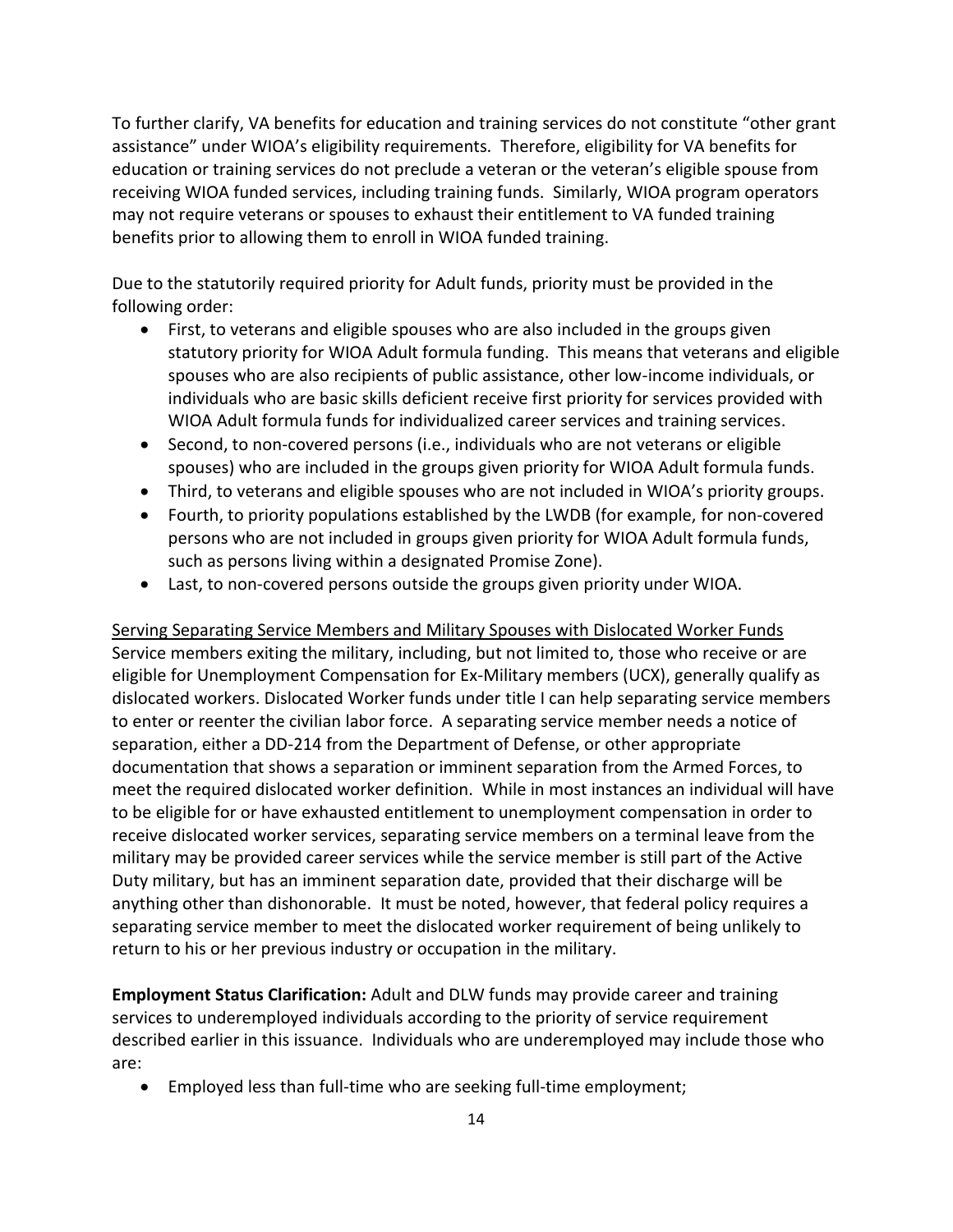- Employed in a position that is inadequate with respect to their skills and training;
- Employed and meet the definition of a low-income individual; and
- Employed with current earnings that are insufficient when compared to the individual's previous earnings from previous employment, per local policy.

The LWDB's self-sufficiency policy must address the area's procedures for serving adults and dislocated workers determined to be underemployed by local area standards. NOTE: USDOL's [Fair Labor Standards Act \(FLSA\)](https://www.dol.gov/whd/flsa/) does not define full-time employment or part-time employment. The minimum number of hours that constitute full-time employment is generally defined by the employer, but may not be less than an average of at least 30 hours per week, or 130 hours per month. Full-time employment often includes benefits not typically offered to part-time or temporary workers, such as annual leave, sick leave and health insurance. The attainment of self-sufficiency often depends on the availability of sick leave and health insurance.

### **Work-based Training**

WIOA allows for additional work-based training options and flexibilities for adults and dislocated workers. Work-based training presents opportunities for fostering increased employer engagement, implementing sector strategies, and encouraging industry partnerships by allowing employers to train employees while continuing to be productive members of the workforce.

**Transitional Jobs** are time-limited, wage-paid work experiences that are only available for individuals with barriers to employment who are chronically unemployed or have an inconsistent work history, as determined by the LWDB. Further, transitional jobs must include both comprehensive and supportive services. Transitional jobs policy may be found at [https://oklahomaworks.gov/local-workforce-boards/wioa-policy-center/.](https://oklahomaworks.gov/local-workforce-boards/wioa-policy-center/)

**Registered Apprenticeship (RA)** is a potential source for training and employment services local areas are encouraged to use as a career pathway for individuals seeking employment, and as a job-driven strategy for employers and industries. WIOA provides an opportunity for RA programs to be more directly connected to the public workforce system. RA programs automatically qualify to be placed on the Eligible Training Provider List (ETPL), if they so choose, allowing ITAs to support WIOA eligible participants in RA programs, and more directly connect those programs to Oklahoma Works One-Stop Centers.

OOWD is committed to fully integrating RA programs as an employment and training solution for Oklahoma Works One-Stop Centers. Local areas have maximum flexibility in serving participants and supporting their placement into pre-apprenticeship training and RA programs, including making arrangements with RA programs to initiate applications to become an apprentice on behalf of participants.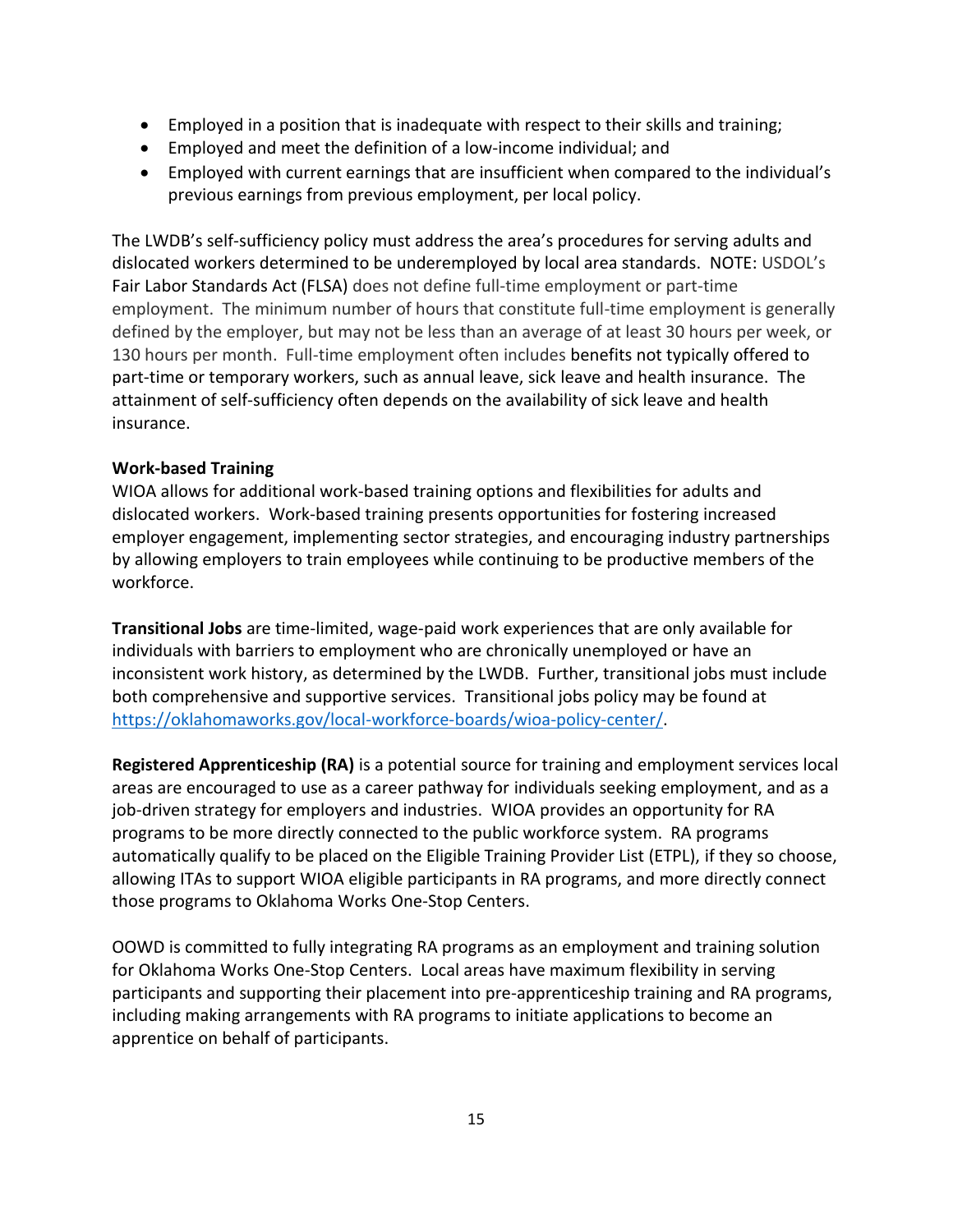There are several ways in which training services may be used in conjunction with RA programs for individuals determined eligible for WIOA title I services:

- An ITA may be developed for a participant to receive RA training.
- An on-the-job training (OJT) contract may be developed with an RA program for providing both classroom and on-the-job instruction.
- A combination of an ITA to cover the classroom instruction along with an OJT contract to cover on-the-job portions of the RA is allowed.
- Incumbent worker training may be used for upskilling apprentices or journey workers who already have an established working/training relationship with the RA program, provided the requirements of WIOA 134(d)(4) are met.
- Local areas may include supportive services, in conjunction with career and/or training services, to participants in an RA program, provided the supportive services are consistent with WIOA section 134(d)(2), section 12 of TEGL No. 19-16, this issuance, and local policies.
- In all instances, a participant's eligibility for WIOA must be properly established and documented prior to the commitment of funds for RA programs.

Complete and accurate reporting of RA participation is vital to both the State's sector strategy and career pathways approaches. Participants who are placed into an RA with WIOA funds or individuals in an RA at the time of program entry must be clearly identified. An individual in an RA at the time of program entry must identify at the time of registration in their demographic as a registered apprentice. If an on-the-job training or skill upgrading is provided as part of a RA program, the Registered Apprenticeship training service in the participant's Service & Training Plan in OKJobMatch must be utilized.

**On-the-Job Training (OJT)** continues to be a key method for delivering training services to adults and dislocated workers. Locals may provide up to 50 percent of the wage rate of the participant to employers for the costs of training while the participant is in the program. For local areas to increase the reimbursement level up to 75 percent, the following factors must be taken into account:

- The characteristics of the participants, taking into consideration whether they are individuals with barriers to employment as defined in WIOA 3(24);
- The size of the employer, with an emphasis on small businesses;
- The quality of employer-provided training and advancement opportunities (for example, if the OJT contract is for an in-demand occupation and will lead to an industryrecognized credential); and
- Other factors the LWDB may determine appropriate such as, the number of employees participating in the training, wage and benefit levels of the employees, including both pre- and post-participation earnings, and relation of the training to the competitiveness of the participant.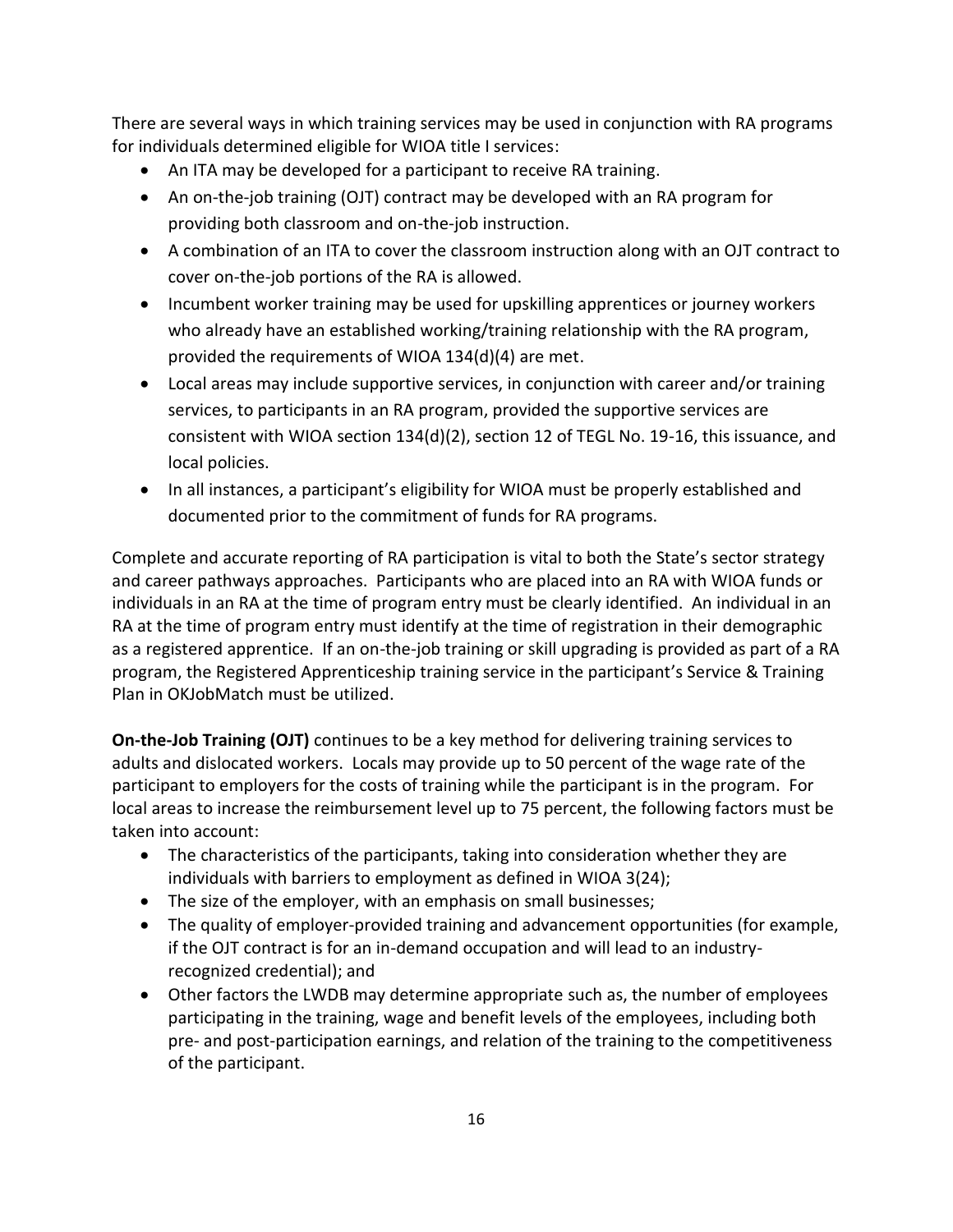LWDBs must document the factors used in either Case or Program notes, when deciding to increase the wage reimbursement levels above 50% and up to a maximum of 75%.

# **Supportive Services and Needs-Related Payments**

A key principle in WIOA is to provide local areas with the authority to make policy and administrative decisions and the flexibility to tailor the workforce system to the needs of the local community. To ensure maximum flexibility, this guidance provides local areas the discretion to provide the supportive services they deem appropriate, subject to the limited conditions prescribed by WIOA. Supportive services are designed to provide a participant with the resources necessary to participate in career services and/or and training services. Supportive services may be made available to anyone participating in title I career services (excluding follow up career services) or training services.

Local WDBs, in consultation with Oklahoma Works One-Stop Center partners and other community service providers, must develop written policies and procedures for the provision of supportive services. Local supportive services policy must:

- ensure the services are necessary to participate in title I activities;
- ensure the supportive services are WIOA-funded only when these services are not available through other agencies or partners;
- address how supportive services will be funded when they are not otherwise available from other sources;
- address procedures for referrals to supportive services;
- address how duplication of resources and services will be prevented;
- establish limits on the amount and duration of these services; and
- describe any exceptions to the limits on the amount or duration of supportive services.

To ensure the highest quality, most comprehensive service provision possible, supportive services funds may be utilized in coordination with career and training services provided by other partner programs and entities jointly responsible for workforce and economic development, educational, and other human resource programs. For example, title I supportive services funds may be utilized when the cost of training is borne by a workforce partner if the partner entity does not have available funds for supportive services, and the supportive services are not otherwise available from other sources, as per local policy.

Details of the type(s) of supportive services provided to an individual, which entity provided the services, and why the services were necessary for the individual's participation in career or training services must be documented in the Required Supportive Services During Active Participation section of the virtual IEP or in Case or Program Notes.

Supportive Services may include, but are not limited to:

- Assistance with transportation;
- Assistance with child care and dependent care;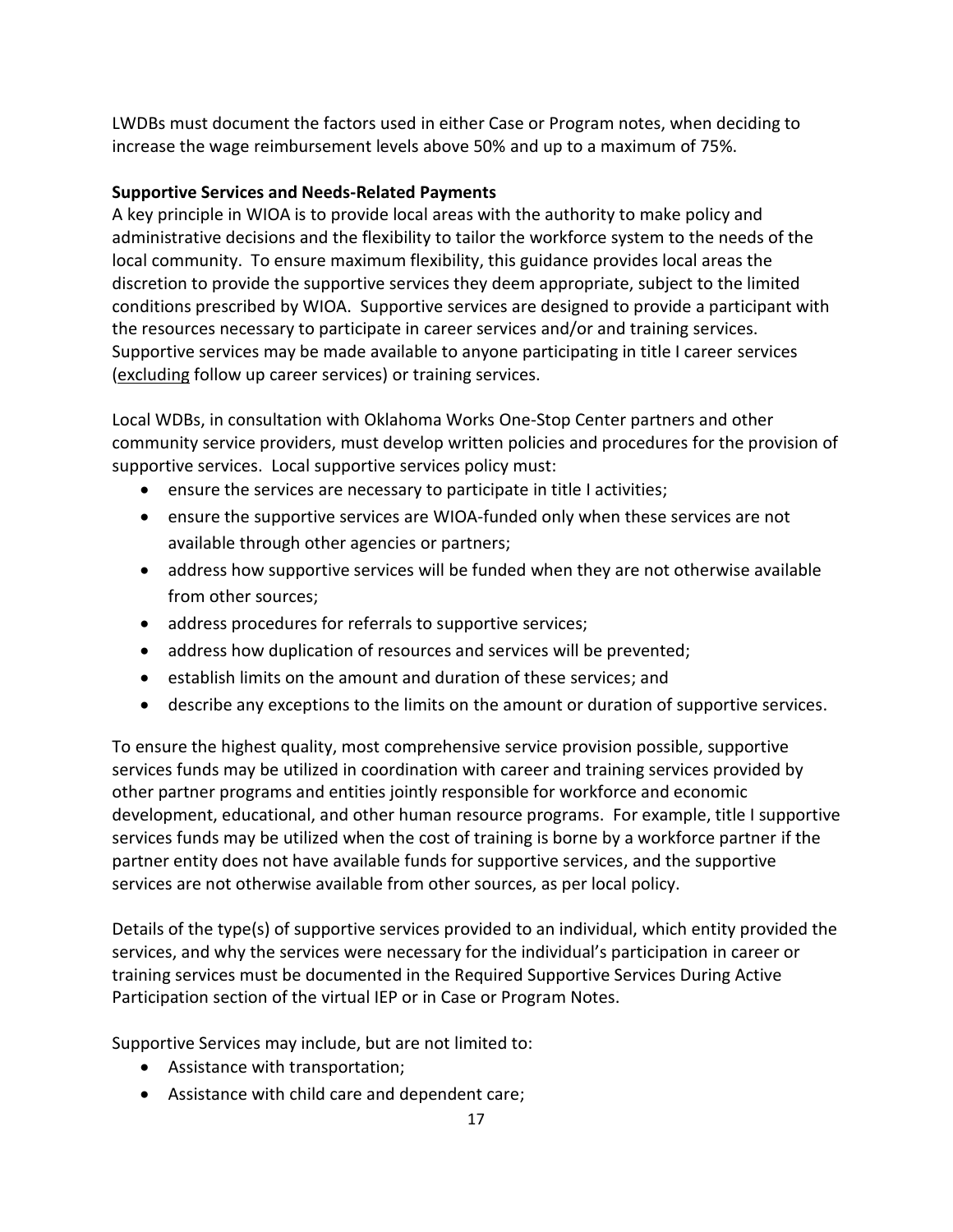- Linkages to community services;
- Assistance with housing;
- Assistance with educational testing;
- Reasonable accommodations for individuals with disabilities;
- Referrals to health care:
- Assistance with uniforms or other appropriate work attire and work-related tools, including items such as eye glasses and protective eye gear;
- Assistance with books, fees, school supplies, and other necessary items for students enrolled in post-secondary education classes;
- Payments and fees for employment and training-related applications, tests, and certifications;
- Legal aid services; and
- Needs-Related Payments (available only to individuals enrolled in training services and must be consistent with specific criteria as indicated in 20 CFR § 680.940 for Adult program participants and in § 680.950 for DLW program participants).

**Needs-related payments** are a form of supportive services designed to provide a participant with financial assistance for the purpose of enabling them to participate in training services. Many individuals in need of training services lack the resources to meet their non-training expenses and therefore cannot participate in the training that they need to attain employment. Needs-related payments can help individuals meet their non-training expenses and help them to complete training successfully. The maximum levels of needs-related payments for Adult program participants must be established by the LWDB and must be consistent with 20 CFR § 680.970.

To be eligible to receive needs-related payments, Adult program participants must:

- Be unemployed;
- Not qualify for, or have ceased to qualify for, unemployment compensation; and
- **Be enrolled in a training program described in this issuance and section 134(c)(3)(D) of** WIOA.

To receive needs-related payments, dislocated workers must:

- Be unemployed, and:
	- $\circ$  have ceased to qualify for unemployment compensation or trade readjustment allowance under TAA; and
	- $\circ$  Be enrolled in a training program described in section 134(c)(3) of WIOA by the end of the 13th week after the most recent layoff that resulted in a determination of the worker's eligibility for employment and training activities for dislocated workers; or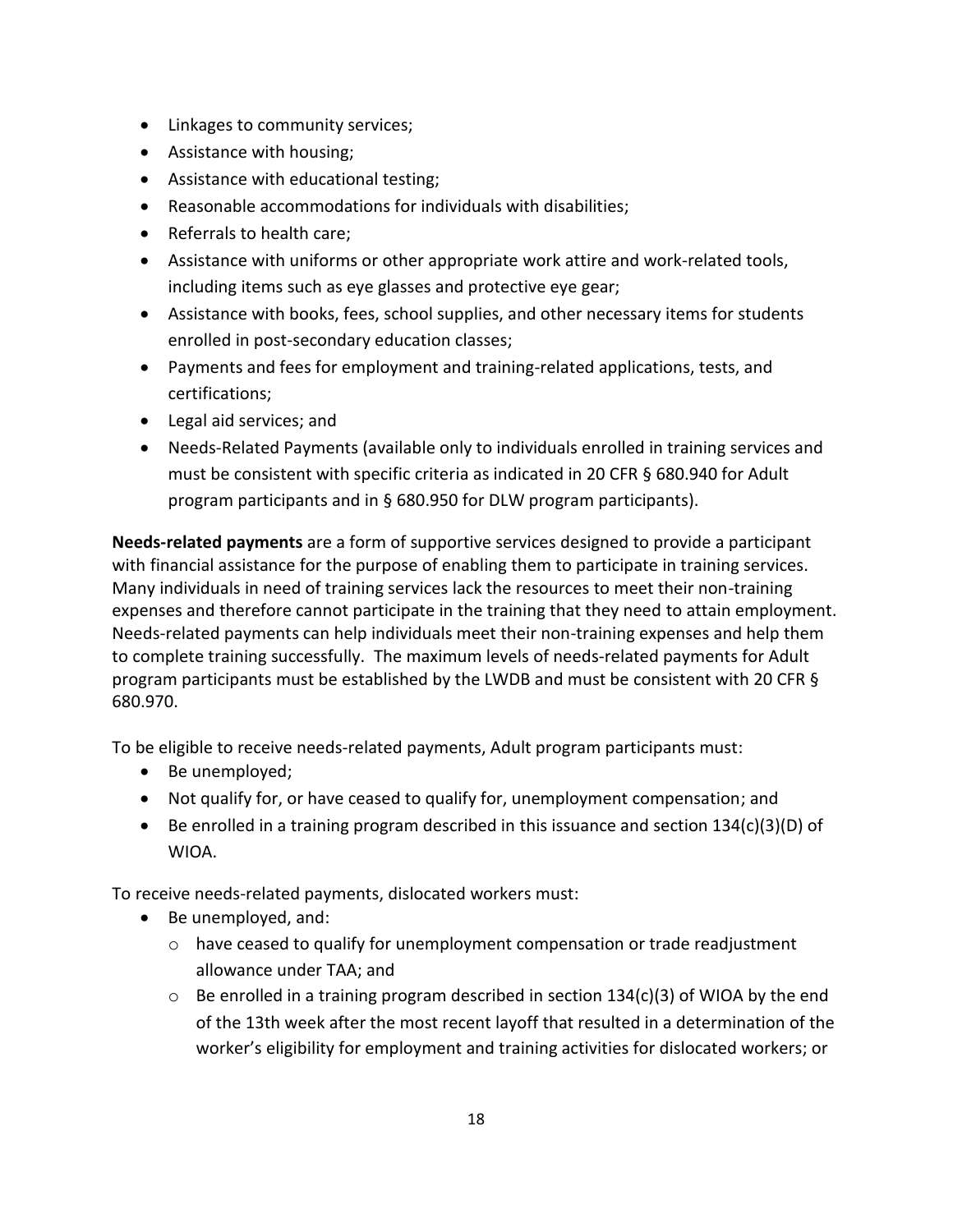if later, by the end of the 8th week after the worker is informed that a short-term layoff will exceed 6 months; or

 Be unemployed and did not qualify for unemployment compensation or trade readjustment assistance under TAA and be enrolled in a program of training services under WIOA 134(c)(3).

For dislocated workers, needs-related payments must not exceed the greater of:

- the applicable weekly level of the unemployment compensation benefit, for participants who were eligible UI as a result of the qualifying dislocation; or
- for participants who did not qualify for UI benefits as a result of the qualifying layoff, an amount equal to the poverty level for an equivalent period, which must be adjusted to reflect changes in total family income, as determined by LWDB policies.

**Career and Training Services Performance Accountability.** In order to align service delivery across the core WIOA programs and ensure a comprehensive approach across all partners, core performance measures and reporting elements are described in current guidance found at [https://oklahomaworks.gov/local-workforce-boards/wioa-policy-center/.](https://oklahomaworks.gov/local-workforce-boards/wioa-policy-center/)

**Coordination with Trade Adjustment Assistance (TAA)**. The TAA program, coordinated by OESC staff, provides additional benefits for dislocated workers laid off by companies that are directly affected by increased imports or certain shifts of production to other countries. Upon notification that USDOL has certified a business as "trade impacted", individuals effected should contact the local Oklahoma Works One-Stop Center for TAA information. Co-enrollment (i.e., dual-enrollment) with WIOA is encouraged for workers certified as eligible for TAA (i.e., TAA-certified), and allows for the timely provision of individualized career services while improving the effectiveness of the TAA Program.

**Other Permissible Local Activities.** WIOA provides significant flexibility to local areas when providing services with Adult and DLW funds. In addition to the required career and training services, local areas may use these funds to provide additional job seeker services and business services, as well as to facilitate enhanced coordination between other partner programs and entities at the State and local level. Local areas may also use these funds to develop new types of technical assistance, develop new intake procedures, test new procurement methods which may lead to better outcomes for jobseekers, and ensure provision of robust services for businesses throughout the workforce system. A list of permissible local activities is found in WIOA 134(d) and section 17 of TEGL No. 19-16.

**Rapid Response.** The purpose of Rapid Response is to promote economic recovery and vitality by developing ongoing, comprehensive approaches to identifying, planning for, or responding to layoffs and dislocations, and preventing or minimizing their impacts on workers, businesses, and communities. Rapid Response encompasses the strategies and activities necessary to plan for and respond as quickly as possible following an announcement of a closure or layoff, or to a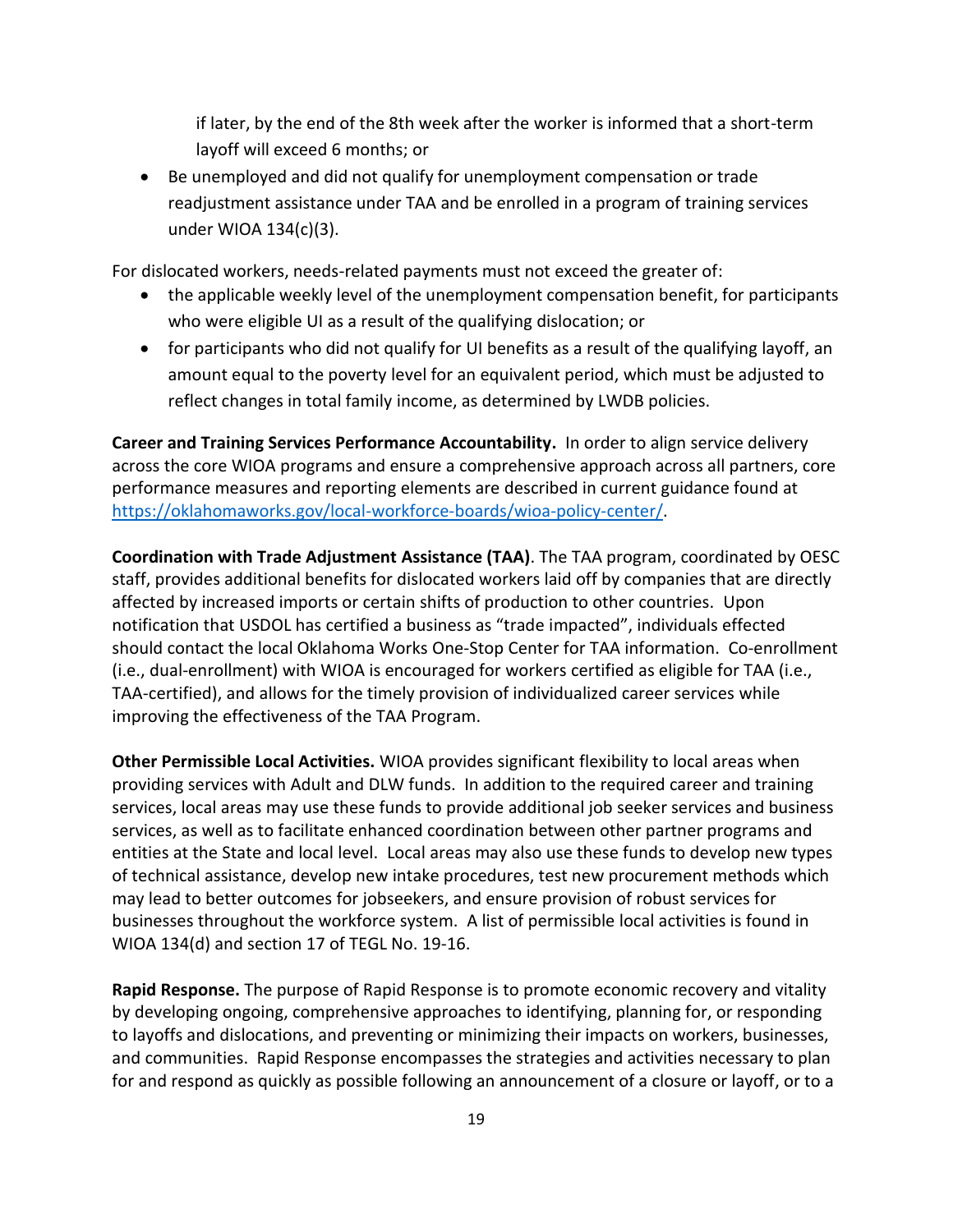natural or other disaster which results in mass job loss. Rapid Response delivers services to enable dislocated workers to transition to new employment as quickly as possible. Oklahoma's Rapid Response Activities and Layoff Aversion policy may be found in OWDI 14-2017.

**EQUAL OPPORTUNITY AND NONDISCRIMINATION STATEMENT:** All Recipients, and Sub recipients/Sub grantees must comply with WIOA's Equal Opportunity and Nondiscrimination provisions which prohibit discrimination on the basis of race, color, religion, sex (including pregnancy, childbirth, and related medical conditions, transgender status, and gender identity), national origin (including limited English proficiency), age, disability, political affiliation or belief, or, for beneficiaries, applicants, and participants only, on the basis of citizenship status or participation in a WIOA Title-I financially assisted program or activity.

**ACTION REQUIRED:** This Oklahoma Workforce Development Issuance (OWDI) is to become a part of your permanent records and made available to appropriate staff and sub-recipients.

**INQUIRIES:** If you have any questions about this issuance, please contact policy and program staff in the Oklahoma Office of Workforce Development. Contact information can be found at [https://oklahomaworks.gov/about/staff/.](https://oklahomaworks.gov/about/staff/)

### **ATTACHMENTS:**

Attachment A: Individual Training Account Form Attachment B: Individual Training Account Voucher Form Attachment C: Coordination of Training Funds Form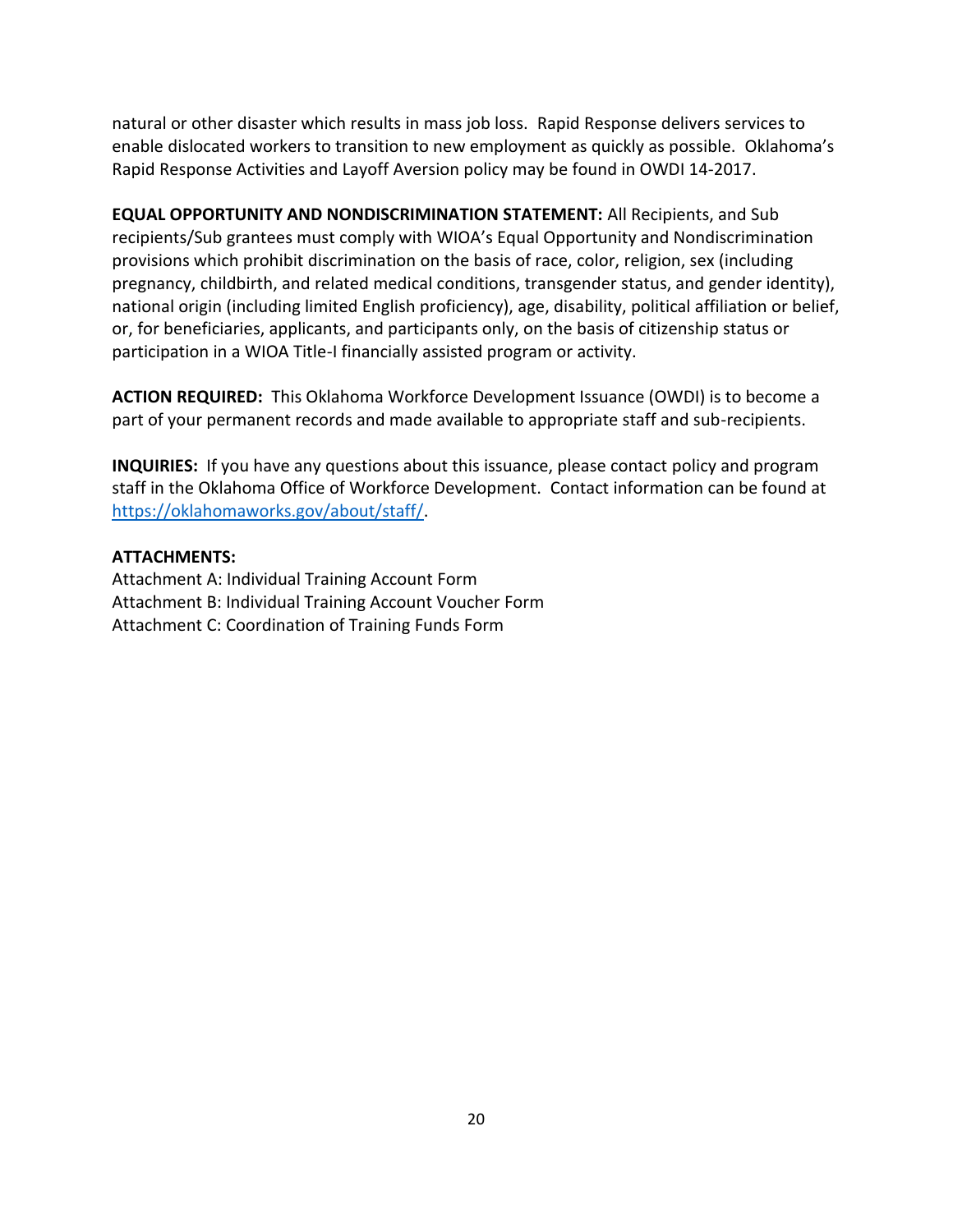# **Individual Training Account (ITA) Agreement**

|                                       | $ID#$ and $I$ |
|---------------------------------------|---------------|
|                                       | ITA End Date: |
|                                       |               |
|                                       |               |
| Demand Occupation: Demand Occupation: |               |
|                                       |               |

# **ACKNOWLEDGEMENT AND AGREEMENT**

- The amount of my Individual Training Account (ITA) has been awarded based on individual factors including cost of attendance, coordination of other funding sources, and needs identified in my Individual Employment Plan (IEP).
- ITA funding may be used to assist with tuition and fees as well as books, uniforms, tools, equipment, or supplies required for training/degree plan.
- This ITA is limited to the amount and the scheduled start and end date stated above. Any modification to the ITA Agreement must be approved per Workforce Development Board policy and only for exceptional circumstances.
- It is my responsibility to budget and track my ITA expenditures to insure that the funds available to me are not depleted prior to completion of training. I will coordinate with my Career Manager and verify my ITA balance as necessary.
- I understand that I must meet or exceed attendance and academic requirements of the school/training provider.
- I understand that I am not required to access student loans or incur personal debt as a condition of participation. However, if I chose to do so, I understand the responsibilities associated with such indebtedness, including loan repayment. My Career Manager has counseled me in regard to this issue.
- Continued participation is subject to continued availability of funding by the Department of Labor.
- I agree to monthly contact with my Career Manager to discuss my training progress and any other issues, whether academic, personal, or financial, which may affect the successful completion of my training.
- I will immediately inform my Career Manager of changes of name, address, phone number, email address or back-up contact information.
- Prior to the beginning of each new semester I will schedule an appointment with my Career Manager to complete a voucher for the upcoming semester. I agree to provide any documentation necessary for completion of the voucher, which may include class schedule, enrollment sheet, grade report from previous semester, and Financial Aid Award letter.
- In the event that I drop or add a class, I will notify my Career Manager immediately.
- ITA funding may be used to pay only for classes or training directly related to my training/degree plan. ITA funding will not be used to pay for the same class more than once. If I fail a class, I will be responsible for paying for such class the second time.
- Upon completion of my training, I agree to provide my Career Manager with information concerning my employment and copies of any diplomas, credentials, or licenses earned.

#### **I have read this document and hereby understand and agree to comply with the terms herein described. I am receiving a copy of this agreement for my records.**

*ITA Participant's Signature* Date

**I have established this ITA and reviewed the terms of this Agreement with the client.**

\_\_\_\_\_\_\_\_\_\_\_\_\_\_\_\_\_\_\_\_\_\_\_\_\_\_\_\_\_\_\_\_\_\_\_\_\_\_\_\_\_\_\_\_\_ \_\_\_\_\_\_\_\_\_\_\_\_\_\_\_\_\_\_\_\_\_\_\_\_\_\_

\_\_\_\_\_\_\_\_\_\_\_\_\_\_\_\_\_\_\_\_\_\_\_\_\_\_\_\_\_\_\_\_\_\_\_\_\_\_\_\_\_\_\_\_\_\_\_\_\_ \_\_\_\_\_\_\_\_\_\_\_\_\_\_\_\_\_\_\_\_\_\_\_\_\_\_\_\_\_

**WIOA Service Provider's Signature Date**

An Equal Opportunity Employer (EOE) / Program Auxiliary aids and services are available upon request to individuals with disabilities.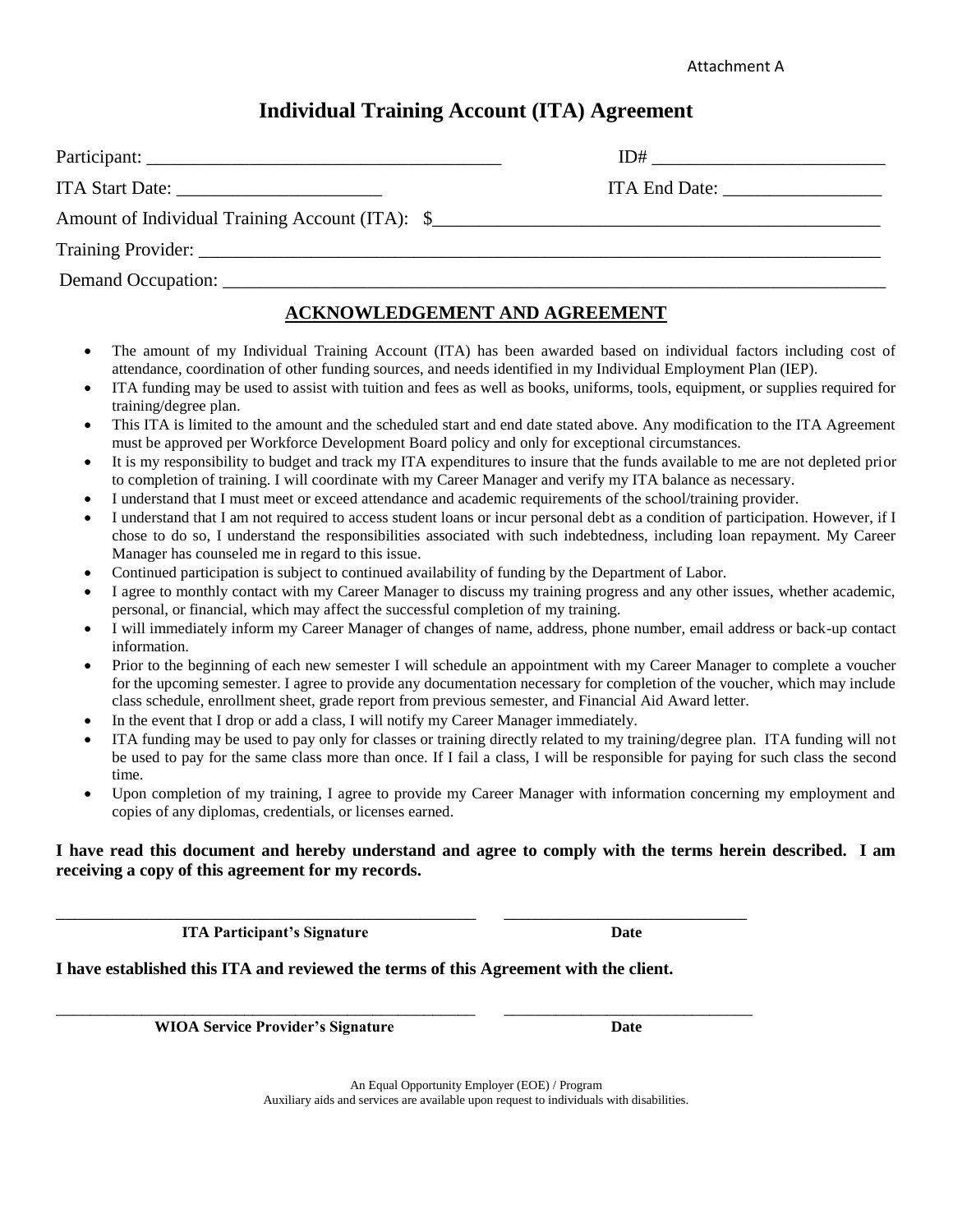|                                                                                                                                                                                                                                                 | Attachment B                                                                                                                                                                                                                                                                                                                                                                                                                                                                                                                                           |  |  |
|-------------------------------------------------------------------------------------------------------------------------------------------------------------------------------------------------------------------------------------------------|--------------------------------------------------------------------------------------------------------------------------------------------------------------------------------------------------------------------------------------------------------------------------------------------------------------------------------------------------------------------------------------------------------------------------------------------------------------------------------------------------------------------------------------------------------|--|--|
| INDIVIDUAL TRAINING VOUCHER FORM                                                                                                                                                                                                                | ITA #                                                                                                                                                                                                                                                                                                                                                                                                                                                                                                                                                  |  |  |
|                                                                                                                                                                                                                                                 | $\mathsf{Mod} \; \# \mathsf{:} \; \underline{\hspace{2cm}} \; \underline{\hspace{2cm}} \; \underline{\hspace{2cm}} \; \underline{\hspace{2cm}} \; \underline{\hspace{2cm}} \; \underline{\hspace{2cm}} \; \; \underline{\hspace{2cm}} \; \; \underline{\hspace{2cm}} \; \; \underline{\hspace{2cm}} \; \; \underline{\hspace{2cm}} \; \; \underline{\hspace{2cm}} \; \; \underline{\hspace{2cm}} \; \; \underline{\hspace{2cm}} \; \; \underline{\hspace{2cm}} \; \; \underline{\hspace{2cm}} \; \; \underline{\hspace{2cm}} \; \; \underline{\hspace$ |  |  |
|                                                                                                                                                                                                                                                 | $ID \#$ :                                                                                                                                                                                                                                                                                                                                                                                                                                                                                                                                              |  |  |
|                                                                                                                                                                                                                                                 |                                                                                                                                                                                                                                                                                                                                                                                                                                                                                                                                                        |  |  |
| (WIOA Service Provider) agrees to sponsor the above named student in the course(s) or program(s) listed<br>below and pay the training costs listed (based on off-the-shelf catalog prices) for the time period of: _____________________through |                                                                                                                                                                                                                                                                                                                                                                                                                                                                                                                                                        |  |  |
| Explanation if this is a Modification:                                                                                                                                                                                                          |                                                                                                                                                                                                                                                                                                                                                                                                                                                                                                                                                        |  |  |
|                                                                                                                                                                                                                                                 |                                                                                                                                                                                                                                                                                                                                                                                                                                                                                                                                                        |  |  |
|                                                                                                                                                                                                                                                 |                                                                                                                                                                                                                                                                                                                                                                                                                                                                                                                                                        |  |  |
|                                                                                                                                                                                                                                                 |                                                                                                                                                                                                                                                                                                                                                                                                                                                                                                                                                        |  |  |

#### **TRAINING**

| Course # | <b>Course Title</b> | <b>Hours</b> |  |
|----------|---------------------|--------------|--|
|          |                     |              |  |
|          |                     |              |  |
|          |                     |              |  |
|          |                     |              |  |

#### **AUTHORIZED TRAINING COSTS**

| <b>Items</b> | Amount | <b>Items</b> | Amount          |
|--------------|--------|--------------|-----------------|
| Tuition      |        | Uniforms     |                 |
| Fees         |        | Tools:       |                 |
| Supplies     |        | Books:       |                 |
| <b>Books</b> |        | Other:       |                 |
|              |        |              | <b>TOTAL</b> \$ |

As the recipient of Workforce Innovation & Opportunity Act (WIOA) Program assistance with tuition, books, fees, or other required supplies, I hereby authorize the training institution listed above to release information regarding my attendance, grades, schedules, personal conduct and/or other information as needed to the *(WIOA Service Provider)* ............................

\_\_\_\_\_\_\_\_\_\_\_\_\_\_\_\_\_\_\_\_\_\_\_\_\_\_\_\_\_\_\_\_\_\_\_\_\_\_\_ \_\_\_\_\_\_\_\_\_\_\_\_\_\_\_\_\_\_\_\_\_\_\_\_\_\_\_\_\_\_\_\_\_\_\_\_\_\_\_\_\_

\_\_\_\_\_\_\_\_\_\_\_\_\_\_\_\_\_\_\_\_\_\_\_\_\_\_\_\_\_\_\_\_\_\_\_\_\_\_\_\_\_\_ \_\_\_\_\_\_\_\_\_\_\_\_\_\_\_\_\_\_\_\_\_\_\_\_\_\_\_\_\_\_\_\_\_\_\_\_\_\_\_\_\_

Participant Signature **National Signature Signature** WIOA Service Provider Signature

An Equal Opportunity Employer / Program Auxiliary aids and services are available upon request to individuals with disabilities.

Date **Date Date Date Date Date Date Date Date Date Date Date**